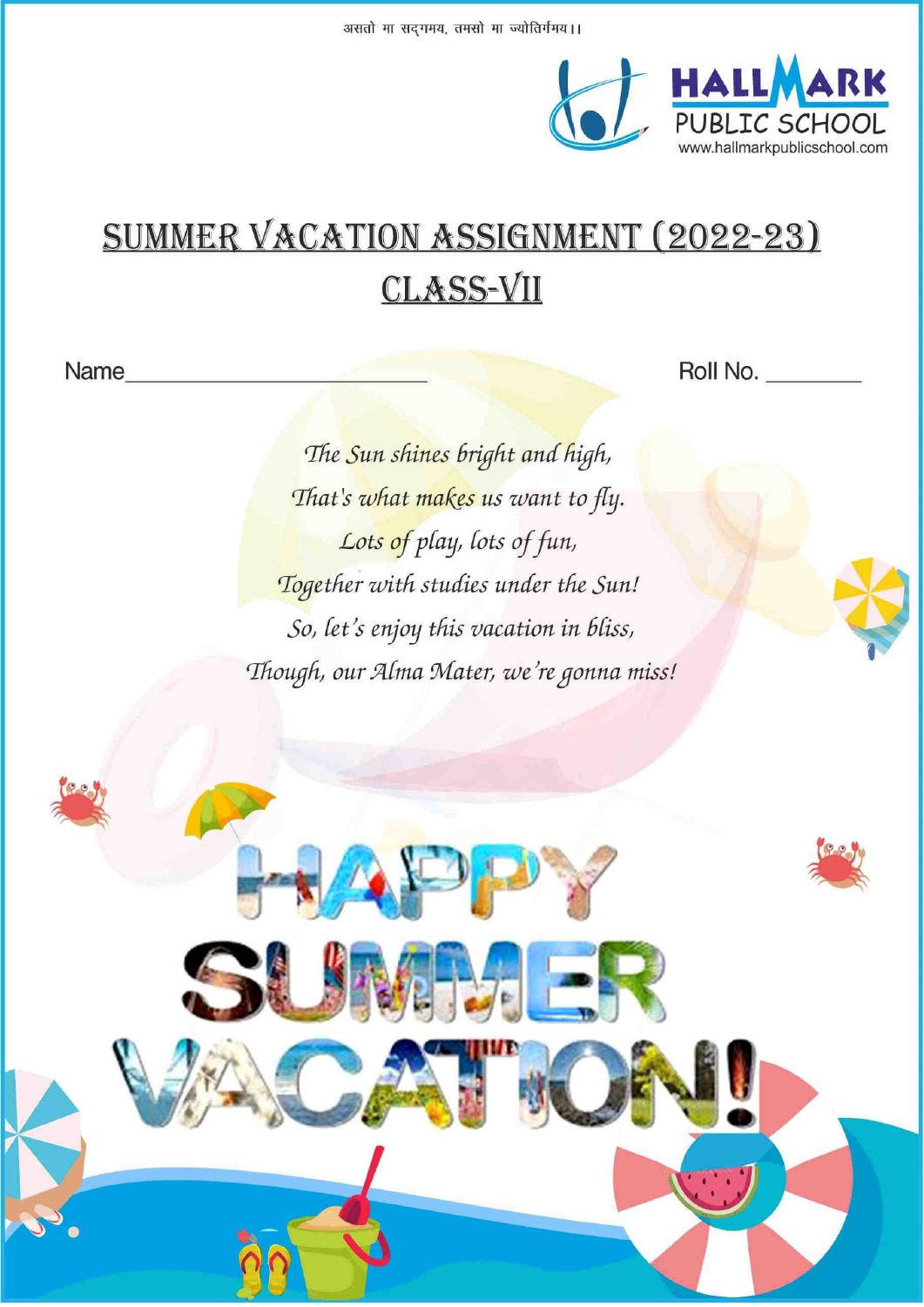

# *PREFACE*

### *Dearest Hallmarkites*

*Summer Vacation is a welcome break- a breather from fixed schedule. It's the time to play, rest, relax and recharge. But as you know 'All play and no work makes Jack a mere toy', your teachers have created 'Question Banks for Periodic Test-1' to facilitate you prepare for your forthcoming exams.* 

- *• The Question Banks (QBs) are in accordance with the Blue Prints of the Periodic Tests-1 of your respective subjects. You get to know the Complete Layout, the Typology of the questions, and the Terminology used in the Question Paper.*
- *• They will help you avoid mugging up your syllabus and forgetting at the time of writing the exam. In a way, it will be a great learning exercise for your exams.*
- *• The more you are accustomed to sitting for a period of time, answering test questions, and pacing yourself, the more comfortable you will feel when you actually sit down to write the exam." These QBs are a good way to practise Writing and work on your Time Management.*
- *• You are more likely to retain something if you learn it spaced over time. These QBs will stimulate your revision and studying and encourage earlier learning and so space out learning, which is likely to improve retention.*
- *• Make sure you revise the Syllabus of Periodic Tests-1 before attempting the QBs. You should find a quiet spot where you won't be disturbed. You can even ask a parent, sibling or friend to act as an invigilator.*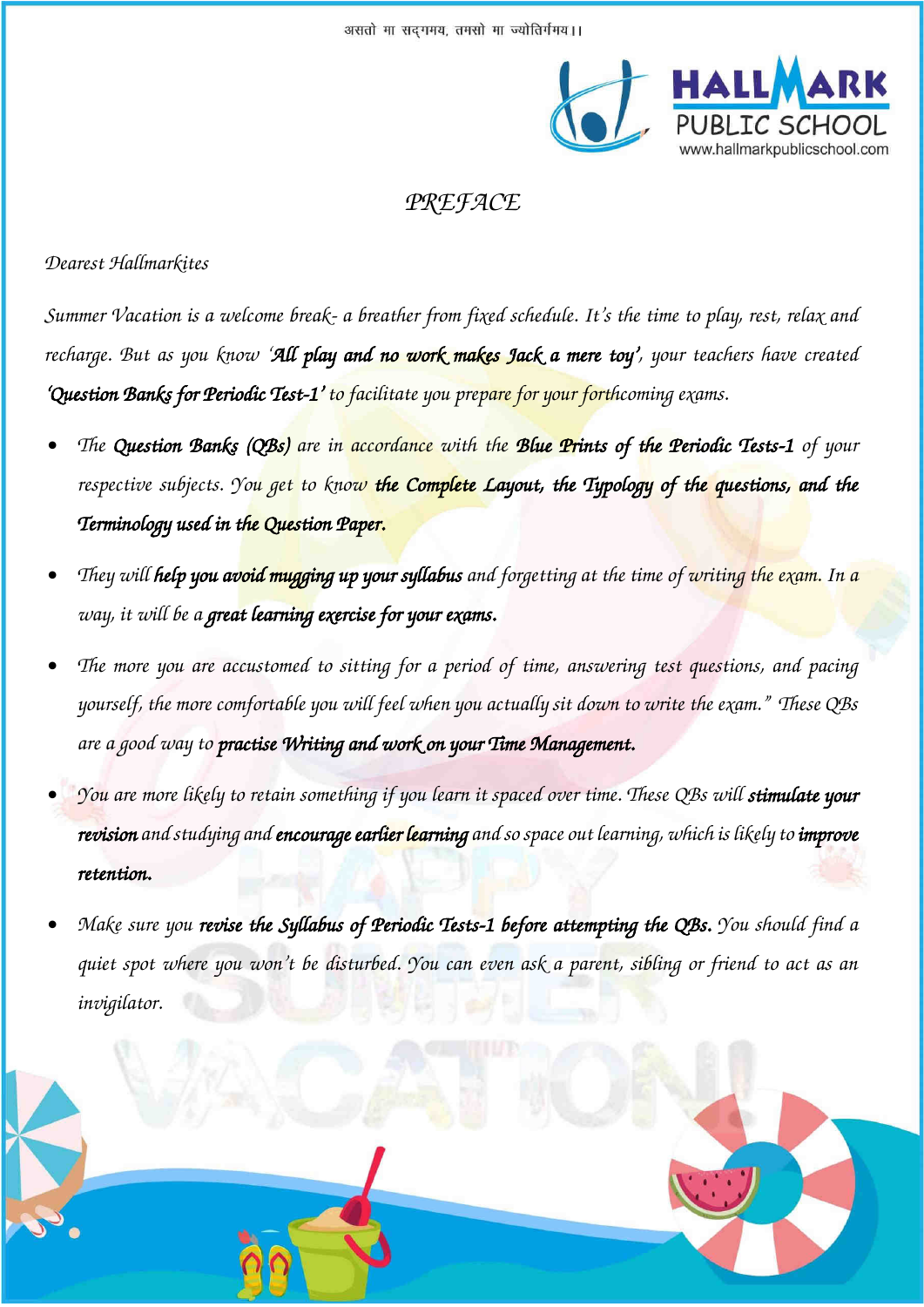

**RENTING!** 

*"The best inheritance parents can give their children is a few minutes of their time each day."*

# *A Few Guidelines For Parents To Make the Long Summer Break Fruitful:*

- *"Knowledge is Power". Therefore encourage your child to cultivate the reading habit because it not only enhances the knowledge acquired but also develops the vocabulary, language skills and improves spellings.*
- *"A healthy mind lives in a healthy body". Encourage your child to go out and play because sports instil discipline, generate sporting spirits, and channelize energies constructively.*
- *Communication skills play a pivotal role in grooming the overall personality of the children. Converse with your child preferably in English to help him / her get comfortable with the language. Encourage your child to read children's magazines like Magic Pot, Sanctuary cubs, Highlights Champs, Kids Explore, Chandamama, Dimdima, etc.*
- *Spend quality time with your child engaging him / her in activities based on enhancing his / her powers of observation and imagination.*
- *Encourage your child to play board games e.g. Chess, Ludo, Carrom, etc.*
- *Encourage your child to do the activities himself / herself and allocate a specific time to do homework everyday.*
- *Make sure your child has a quiet, well-lit place to do Summer Break Assignment.*
- *Avoid having your child do work with the television on or in places with other distractions, such as people coming and going.*
- *When your child asks for help, provide guidance, not answers. If the homework is meant to be done by your child alone, stay away.*
- *Be positive about homework. Tell your child how important school and its work is. The attitude you express about homework will be the attitude your child acquires.*
- *Reward progress in homework. If your child has been successful in homework completion and is working hard, celebrate that success with a special event (e.g., pizza, a walk, a trip to the park) to reinforce the positive effort.*

*Wishing you all happy times together!!! Happy Holidays! Hallmark Team* 

١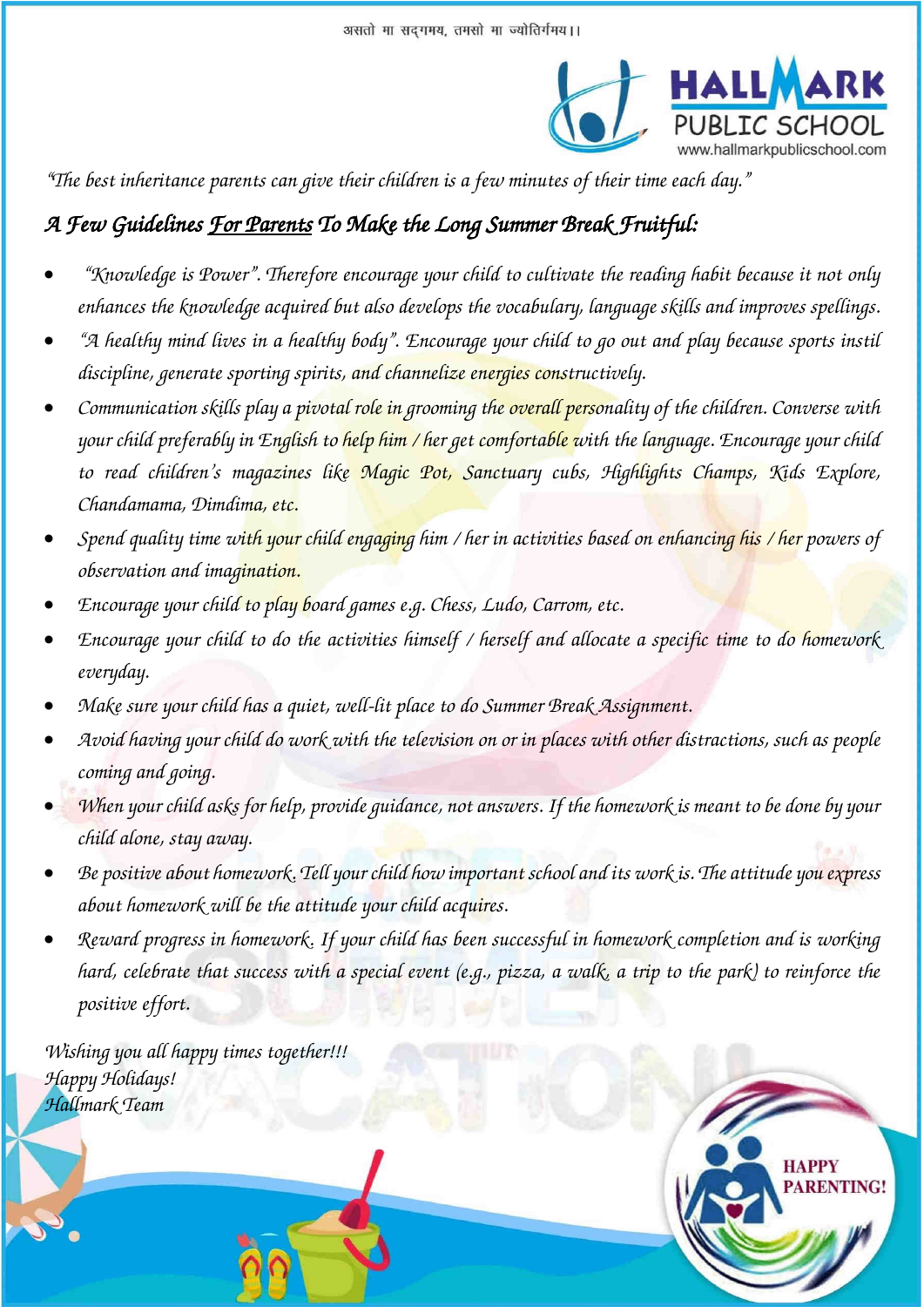### **NOTE: DO THE GIVEN WORK IN THE RESPECTIVE SUBJECT NOTEBOOKS.**

#### **ENGLISH**

**SYLLABUS FOR PERIODIC TEST-1: NEW VOICES (LITERATURE):** CHAPTER – 1, 2 & 3 **GRAMMAR HOUR (GRAMMAR):** CHAPTER – 1, 2, 3 & 4 **WRITING SKILLS** – LETTER TO THE EDITOR, NOTICE WRITING **SUPPLEMENTARY READER** (THE INVISIBLE MAN) – 1, 2, 3, 4  $\&$  5

#### **General Instructions**

The questions bank consists of three sections.

#### **SECTION - A**

#### **Q.1 Read the passage carefully:**

- 1. Over the past few decades, research has revealed a great deal of information about how readers get meaning from what they read and about the kinds of instructional activities and procedures that are most successful in helping students to become good readers. For many years, reading instruction was based on a concept of reading as the application of a set of isolated skills such as identifying words, finding main ideas, identifying cause and effect relationships, comparing and contrasting and sequencing. Comprehension was viewed as the mastery of these skills.
- 2. One important classroom study conducted during the 1970s found that typical comprehension instruction followed what the study called a mentioning, practicing, and assessing procedure. That is, teachers mentioned a specific skill that students were to apply, had students practice the skill by completing workbook pages, then assessed them to find out if they could use the skill correctly. Such instruction did little to help students learn how or when to use the skills, nor was it ever established that this particular set of skills enabled comprehension.
- 3. At about this time, a group of psychologists, linguists, and computer scientists began to focus research attention on how the mind works — how people think and learn. A goal of this new research movement, called cognitive science, was to produce an applied science of learning.
- 4. In the field of reading, a number of cognitive scientists focused their attention on how readers construct meaning as they read. Specifically, they studied the mental activities that good readers engage in to achieve comprehension. From these studies an entirely new concept emerged about what reading is. According to the new concept, reading is a complex, active process of constructing meaning - not skill application. The act of constructing meaning is: Interactive - it involves not just the reader but also the text and the context in which reading takes place. Strategic - readers have purposes for their reading and use a variety of strategies and skills as they construct meaning. Adaptable - readers change the strategies they use as they read different kinds of text or as they read for different purposes.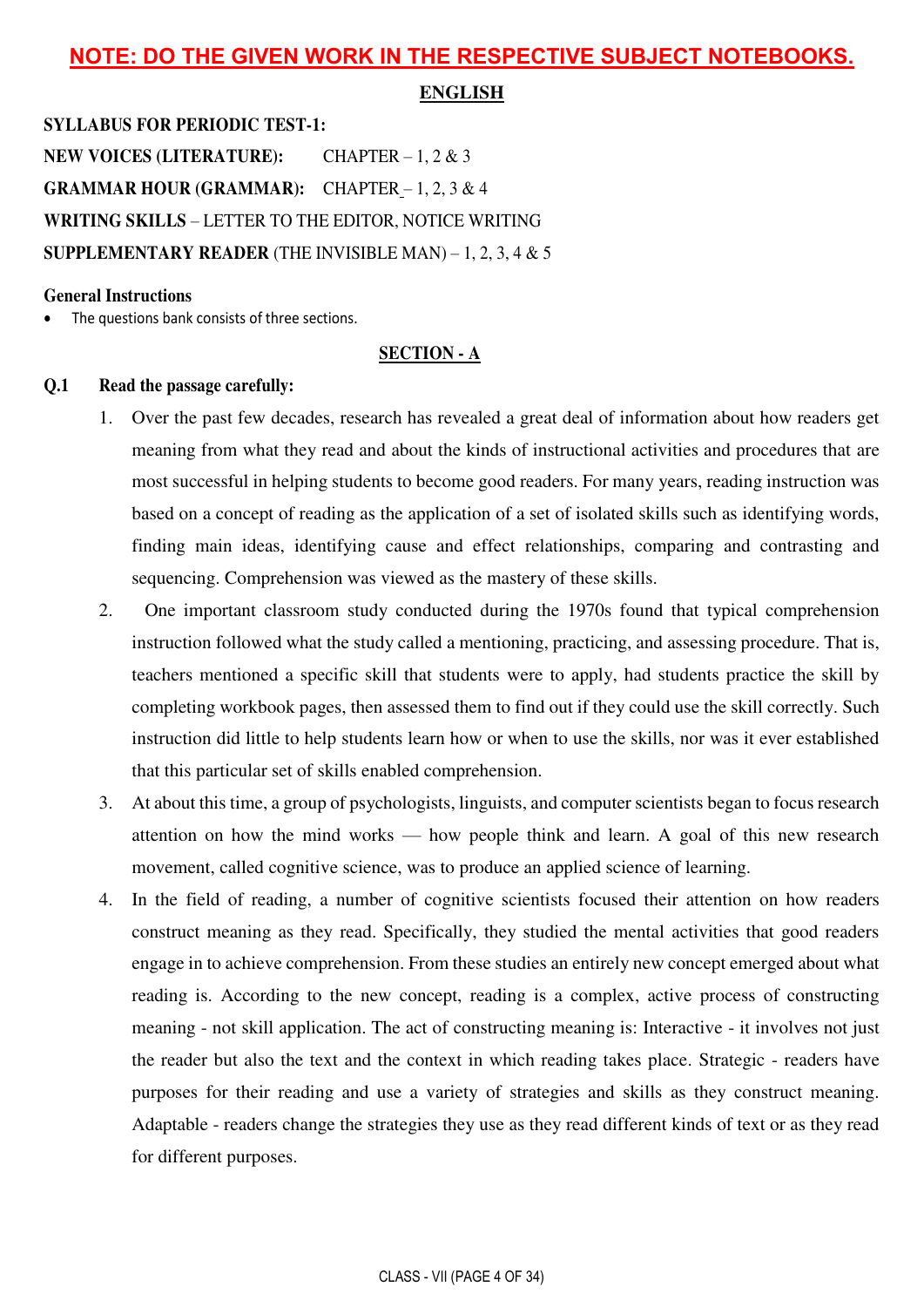- 5. While cognitive science research was producing valuable information about comprehension processes, reading education researchers were reporting important findings about what comprehension instruction looks like in the most effective reading classrooms.
- 6. The convergence of these strands of research has provided a wealth of information about what good readers do as they read, about how good and poor readers differ, and about the kind of instruction that is needed to help students to become good readers.

#### **On the understanding of the passage, answer the questions given below:**

- (a) Which of the following is not a procedure that followed a typical comprehension instruction during the 1970s, as revealed after a classroom study done by researchers?
	- (i) practicing procedure
	- (ii) mentioning procedure
	- (iii) memorisation procedure
	- (iv) assessing procedure
- (b) A goal of a new research movement called cognitive science was:
	- (i) to promote a more practical sort of learning.
	- (ii) to produce an applied science of learning.
	- (iii) to introduce an element of learning through assessment.
	- (iv) to reveal a better method of learning.
- (c) A number of cognitive scientists, in the field of reading focussed their attention on:
	- (i) how much an average reader can read in a day.
	- (ii) learning why many people preferred learning through reading.
- (iii) learning why readers had a much better knowledge of vocabulary than others.
- (iv) how readers construct meaning as they read
- (d) According to the new concept of reading, reading is not \_\_\_\_\_ but a complex, active process of constructing meaning.
	- (i) an significant expertise
	- (ii) a comprehension skill
	- (iii) skill application
	- (iv) a preferred ability
- (e) The act of constructing meaning is:

| I. Comprehensive | II. Adaptable   |
|------------------|-----------------|
| III. Strategic   | IV. Interactive |
|                  |                 |

(i) I, II and III (ii) I, III and IV (iii) II, III and IV (iv) I, II, III and IV

(f) Many years ago the mastery of reading instruction skills was viewed as\_\_\_\_\_\_\_\_\_\_\_\_\_.

- (i) comprehension
- (ii) cognitive learning
- (iii) interactive learning
- (iv) interpretation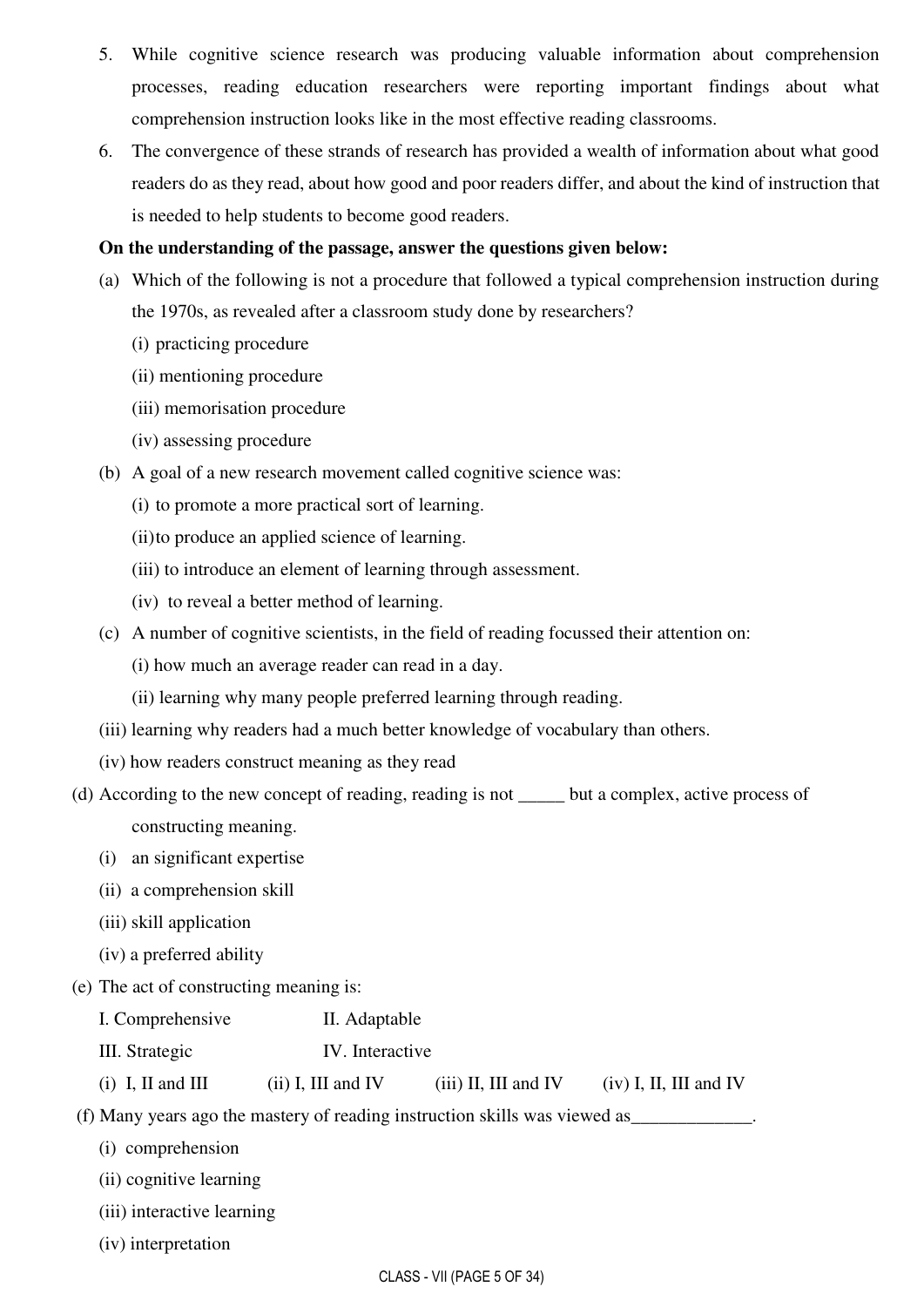- (g) Which instruction gave no help to the students to learn how or when to use certain skills nor was it ever established that this particular set of skills enabled comprehension?
	- (i) Reading Instruction
	- (ii) Typical comprehension Instruction
	- (iii) Cognitive Instruction
	- (iv) Adaptable Comprehensive Instruction
- (h) The readers change the strategies they use as they read different kinds of text or as they read for different purposes. This is an \_\_\_\_\_feature of the act of constructive meaning.
	- (i) adaptable (ii) strategic (iii) cohesive (iv) interactive
- (i) Choose an option that lists a statement that is not true.
	- (i) In the late 20th century a group of psychologists, linguists, and computer scientists began to focus research attention on how the mind works i.e. how people think and learn.
	- (ii) The act of constructing meaning is interactive because it involves not just the reader but also the text and the context in which reading takes place.
	- (iii) Research has revealed a great deal of information about the kinds of instructional activities and procedures that are mostly successful in helping students to become good readers.
	- (iv) Reading instruction is even now based on a concept of the application of a set of skills like identifying words. Finding main ideas, identifying cause and effect relationships, comparing and contrasting and sequencing.
- (j) The convergence of the strands of cognitive science research and reading education research has provided a wealth of information about:
	- 1. what methods are required to instil in students the habit of learning through reading.
	- 2. the kind of instruction that is needed to help students to become good readers.
	- 3. what good readers do as they read.
	- 4. how good and poor readers differ.
		- (i) 1, 2 and 3 (ii) 1, 3 and 4 (iii) 2, 3 and 4 (iv) 1, 2, 3 and 4
- (k) Choose an option that is a synonym of the word 'engage'.
	- (i) develop (ii) understand (iii) immerse (iv) release
- (l) Choose an option that clearly states the meaning of the word 'convergence'.
	- (i) two or more things become similar or come together
	- (ii) two thoughts or things going parallelly
	- (iii) the emergence of new and distinct thoughts or patterns
	- (iv) the violent mixing of two or more things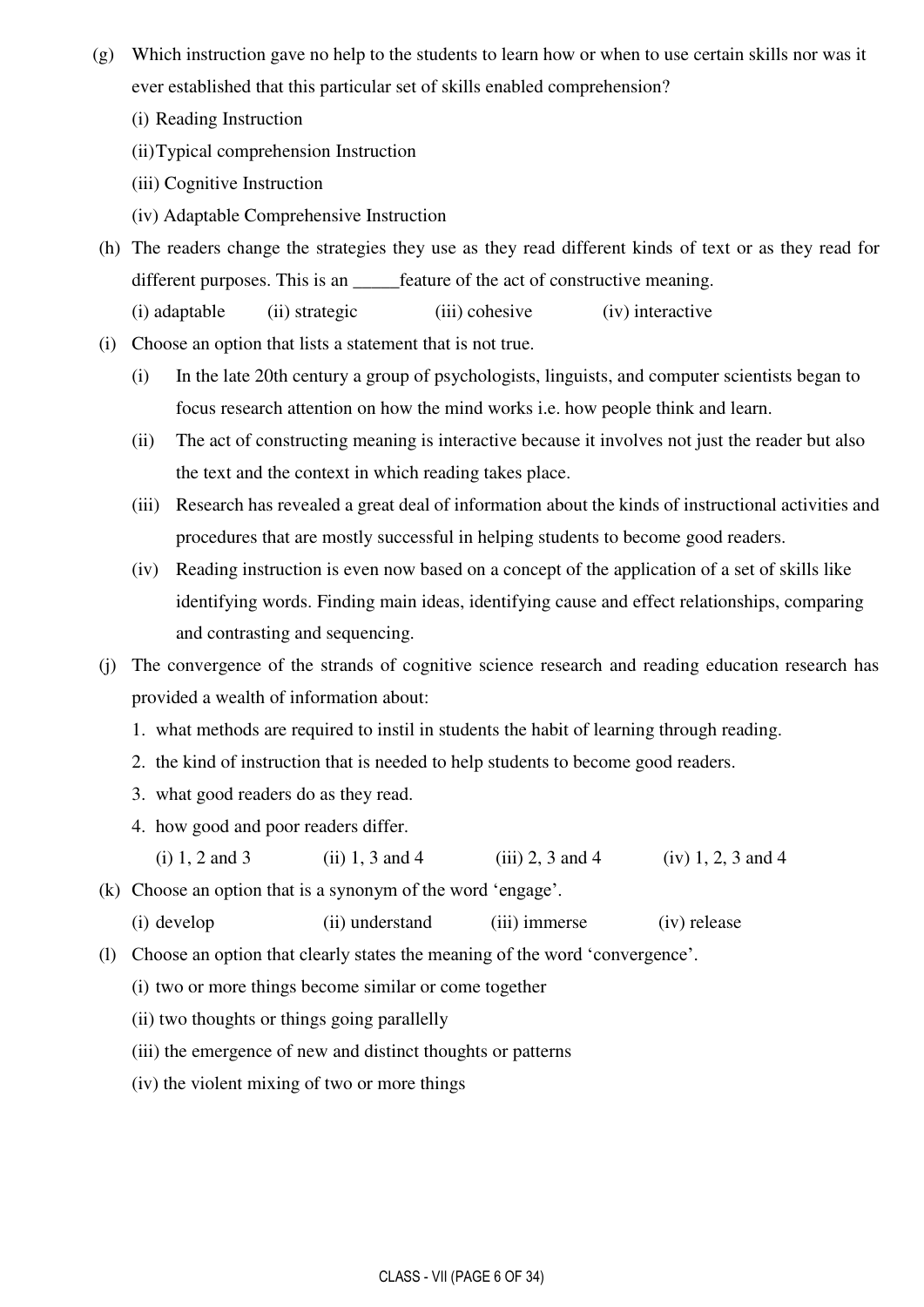#### **Q.2 Read the passage carefully:**

- 1. Detachment is not physically renouncing our possessions, profession, home and family as many of us think. It is the ability to let go of all the desires, habits, emotions, thoughts, speech and behaviour patterns that are negative or detrimental to our well-being in any way. Detachment and discrimination are interdependent; they mutually strengthen each other and empower us. The more we are able to discriminate, the more we are able to segregate our harmful desires and discard them. The more mental trash we discard this way, the more we empower our faculty of discrimination.
- 2. There is a simple technique we can all practise to strengthen our discrimination and detachment and get rid of unnecessary desires. This will generate the awareness we need to control our senses and mind and make them stop churning out desires every moment. To practise this technique, we should select a quiet place when we have some leisure time.
- 3. Sit down with a few sheets of paper and pen or a computer and make two lists. In the first list, understand and write down your most important goal or agenda in this life. Then meticulously add all the other goals that you would like to achieve. While you make this list, you shouldn't think only about yourself. Include what you would like to contribute to the welfare of your dependents, children and their forthcoming generations.
- 4. Once you complete this, set it aside and begin the second list. List all your desires here. They may be big or small, important or insignificant, right or wrong, demonic or divine. Just remove the lid on the Pandora's Box and allow them all to spill out freely. Don't try to censor or edit the list of desires at this stage. Complete the list first. After you have made an exhaustive list, go over it to see which of these desires are truly necessary, conducive to your meditation, helpful and favourable to you and beneficial to others.
- 5. If you have been serious and honest in doing this exercise, you will have long lists of goals and desires and many of them may be selfish or detrimental to your goal of meditation, visualisation, selfrealisation, peace, happiness and bliss. This exercise will help you develop frankness and honesty with yourself. You will touch your true feelings and bring many of your hidden ambitions and desires into the open.

#### **Based on your understanding of the passage, answer the questions given below.**

- (i) According to the passage, what is detachment?
- (ii) How does our behaviour pattern affect?
- (iii) What should we do to get rid of unnecessary desires?
- (iv) What should we write in our first list?
- (v) Rewrite the following sentence by replacing the underlined phrase with a word that means the same from para 5.

 Joy and perfect happiness can come from the little and most unexpected thing if only we program our mind to enjoy these little things.

(vi) How can exercise help us?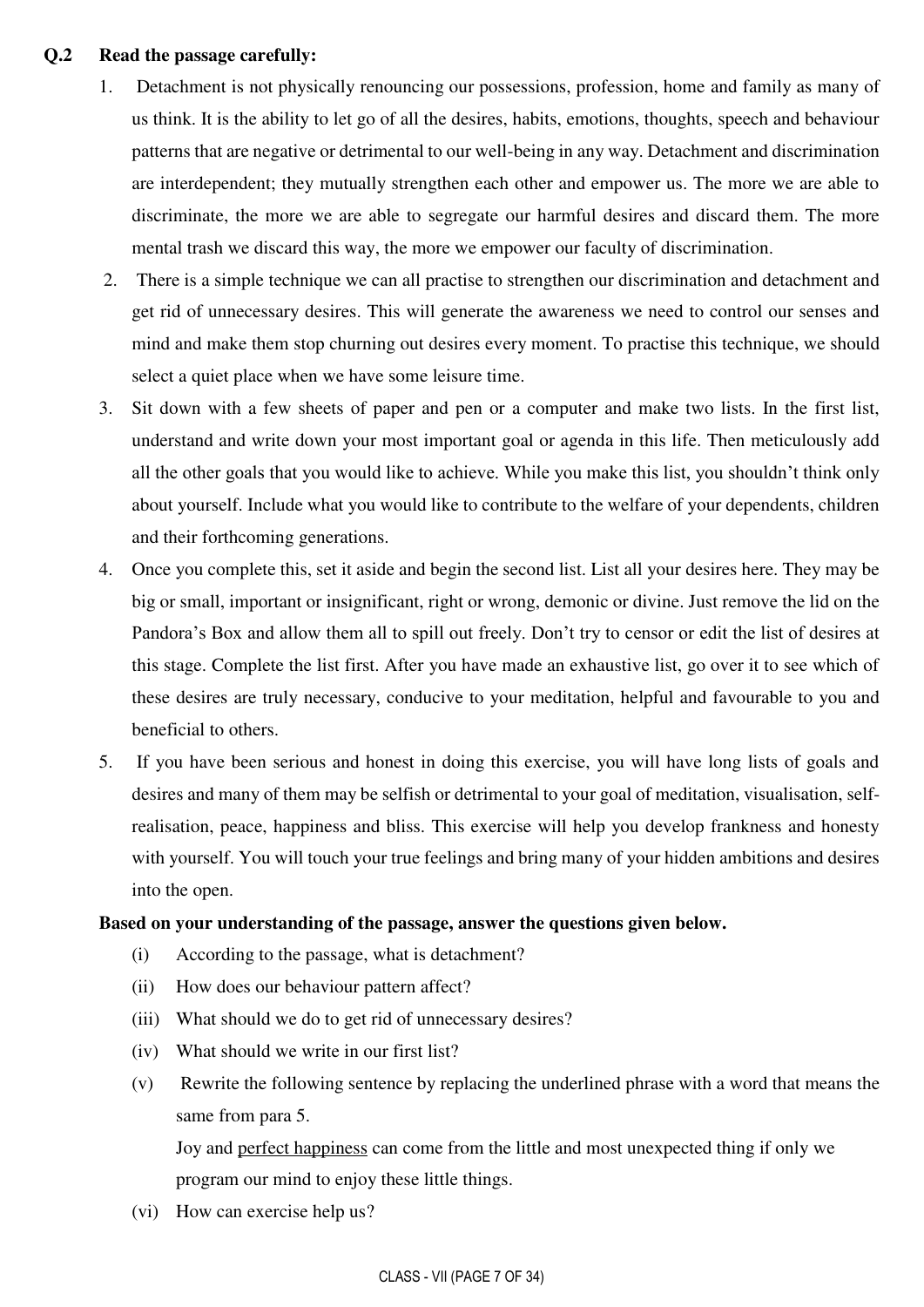#### **SECTION- B (WRITING AND GRAMMAR)**

**Q.3 There is a concern of rising problems due to pesticides. Write a letter in about 120 words to the Editor of an English newspaper highlighting the various health hazards caused by the pesticides.** 



**Q.4 As Sports Secretary of G.D.G. Public School, Pune, draft a notice in not more than 50 words for your school notice board informing the students about the sale of old sports goods of your school.** 



**Q.5 The following passages have not been edited. There is an error in each of the lines against which a blank given. Write the error and the correction in the space provided.** 

|     |                                            | <b>ERROR</b>                                                                                                                                                                                                                                                                                                                                                                                   | <b>CORRECTION</b>                                           |
|-----|--------------------------------------------|------------------------------------------------------------------------------------------------------------------------------------------------------------------------------------------------------------------------------------------------------------------------------------------------------------------------------------------------------------------------------------------------|-------------------------------------------------------------|
| (i) | Gold prices are now touched an all time    |                                                                                                                                                                                                                                                                                                                                                                                                |                                                             |
|     | high. Some says it could be a bubble       |                                                                                                                                                                                                                                                                                                                                                                                                |                                                             |
|     | that may grown but will at last            |                                                                                                                                                                                                                                                                                                                                                                                                |                                                             |
|     | burst after recession in a                 |                                                                                                                                                                                                                                                                                                                                                                                                |                                                             |
|     | West was over. So, investment              | $(d) \begin{tabular}{ c c c c } \hline \rule{0.3cm}{.01cm} & \rule{0.3cm}{.01cm} \multicolumn{3}{c }{\textbf{(d)}} & \multicolumn{3}{c }{\textbf{(e)}} \\ \hline \rule{0.3cm}{.01cm} & \rule{0.3cm}{.01cm} & \rule{0.3cm}{.01cm} & \rule{0.3cm}{.01cm} & \rule{0.3cm}{.01cm} & \rule{0.3cm}{.01cm} & \rule{0.3cm}{.01cm} & \rule{0.3cm}{.01cm} & \rule{0.3cm}{.01cm} & \rule{0.3cm}{.$         |                                                             |
|     | in gold may not be a good idea now.        |                                                                                                                                                                                                                                                                                                                                                                                                |                                                             |
|     |                                            | <b>ERROR</b>                                                                                                                                                                                                                                                                                                                                                                                   | <b>CORRECTION</b>                                           |
| (i) | A Integrated Circuit (or microchip as      | $\left( \text{a)} \right)$ and $\left( \text{b)} \right)$ and $\left( \text{b)} \right)$ and $\left( \text{b)} \right)$ and $\left( \text{b)} \right)$ and $\left( \text{b)} \right)$ and $\left( \text{b)} \right)$ and $\left( \text{b)} \right)$ and $\left( \text{b)} \right)$ and $\left( \text{b)} \right)$ and $\left( \text{b)} \right)$ and $\left( \text{b)} \right)$ and $\left( \$ |                                                             |
|     | it is generally call) is a tiny            |                                                                                                                                                                                                                                                                                                                                                                                                |                                                             |
|     | component that are heart and soul of       |                                                                                                                                                                                                                                                                                                                                                                                                | <u> 1986 - Johann Barn, mars and de Brasilian (b. 1986)</u> |
|     | all single electronic device from          |                                                                                                                                                                                                                                                                                                                                                                                                |                                                             |
|     | washing machine to traffic signals. These  |                                                                                                                                                                                                                                                                                                                                                                                                |                                                             |
|     | revolutionary invention has ourselves      | (e)                                                                                                                                                                                                                                                                                                                                                                                            |                                                             |
|     | given birth to many another revolutions    |                                                                                                                                                                                                                                                                                                                                                                                                | <u> 1980 - Jan Samuel Barbara, martin d</u>                 |
|     | in the modern world-on computers to        |                                                                                                                                                                                                                                                                                                                                                                                                |                                                             |
|     | internet to information and communication. |                                                                                                                                                                                                                                                                                                                                                                                                |                                                             |
|     |                                            |                                                                                                                                                                                                                                                                                                                                                                                                |                                                             |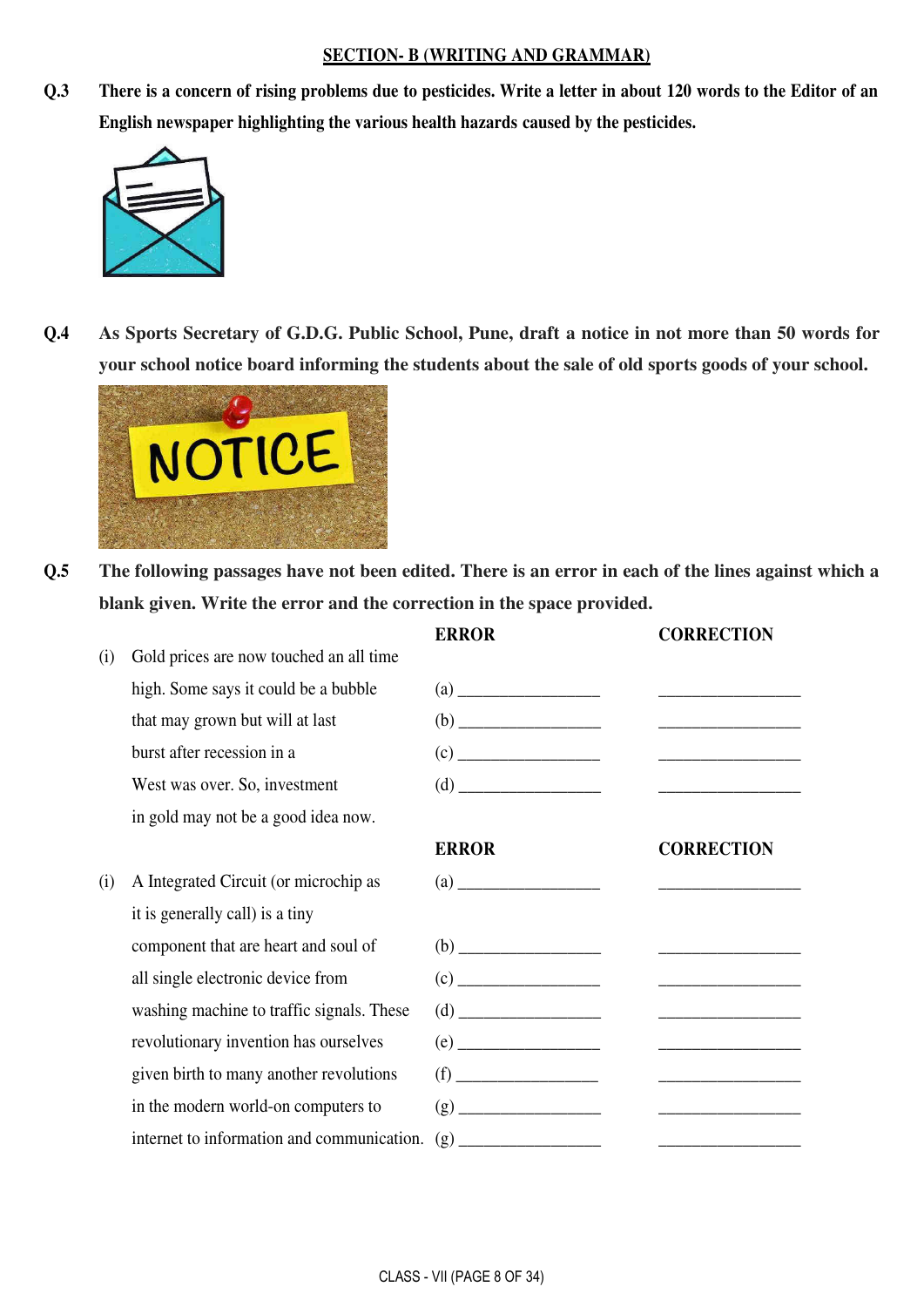#### **Q.6 Choose the correct option for each of the following:**

| (a) | The ________ in the auditorium cheered loudly for them.         |                                                            |                                                                                                                                                                                                                                                                                                                                                                                                                                 |                    |  |
|-----|-----------------------------------------------------------------|------------------------------------------------------------|---------------------------------------------------------------------------------------------------------------------------------------------------------------------------------------------------------------------------------------------------------------------------------------------------------------------------------------------------------------------------------------------------------------------------------|--------------------|--|
|     | $(i)$ band                                                      |                                                            | (ii) troupe (iii) audience                                                                                                                                                                                                                                                                                                                                                                                                      | $(iv)$ flock       |  |
|     |                                                                 |                                                            |                                                                                                                                                                                                                                                                                                                                                                                                                                 |                    |  |
|     | $(i)$ grove                                                     | $(ii)$ shoal                                               | (iii) gaggle (iv) clutch                                                                                                                                                                                                                                                                                                                                                                                                        |                    |  |
| (c) | A _______________ of bees attacked him.                         |                                                            |                                                                                                                                                                                                                                                                                                                                                                                                                                 |                    |  |
|     | (i) crowd (ii) panel                                            |                                                            | (iii) swarm                                                                                                                                                                                                                                                                                                                                                                                                                     | $(iv)$ bunch       |  |
| (d) | Abstract noun of accurate:                                      |                                                            |                                                                                                                                                                                                                                                                                                                                                                                                                                 |                    |  |
|     |                                                                 | (i) Accurating (ii) Accuracy (iii) Accurat                 |                                                                                                                                                                                                                                                                                                                                                                                                                                 | (iv) None of these |  |
| (e) | Identify the kind of adjective in the given sentence:           |                                                            |                                                                                                                                                                                                                                                                                                                                                                                                                                 |                    |  |
|     | He performed a courageous act.                                  |                                                            |                                                                                                                                                                                                                                                                                                                                                                                                                                 |                    |  |
|     |                                                                 | (i) Quality (ii) Quantity (iii) Distributive               |                                                                                                                                                                                                                                                                                                                                                                                                                                 | (iv) Demonstrative |  |
| (f) |                                                                 | There is ___________ hope that she will score a good rank. |                                                                                                                                                                                                                                                                                                                                                                                                                                 |                    |  |
|     | $(i)$ much $(ii)$ few                                           |                                                            | (iii) many                                                                                                                                                                                                                                                                                                                                                                                                                      | $(iv)$ any         |  |
| (g) |                                                                 | She was the ____________ student to submit her homework.   |                                                                                                                                                                                                                                                                                                                                                                                                                                 |                    |  |
|     | $(i)$ later                                                     | (ii) further                                               | (iii) last                                                                                                                                                                                                                                                                                                                                                                                                                      | $(iv)$ most        |  |
| (h) | The dog __________ is barking loudly is my neighbour's new pet. |                                                            |                                                                                                                                                                                                                                                                                                                                                                                                                                 |                    |  |
|     | $(i)$ whose                                                     | $(iii)$ how<br>(ii) which                                  |                                                                                                                                                                                                                                                                                                                                                                                                                                 | (iv) None of these |  |
|     |                                                                 |                                                            | $C_{\mathbf{L}} C_{\mathbf{L}} C_{\mathbf{L}} C_{\mathbf{L}} C_{\mathbf{L}} C_{\mathbf{L}} C_{\mathbf{L}} C_{\mathbf{L}} C_{\mathbf{L}} C_{\mathbf{L}} C_{\mathbf{L}} C_{\mathbf{L}} C_{\mathbf{L}} C_{\mathbf{L}} C_{\mathbf{L}} C_{\mathbf{L}} C_{\mathbf{L}} C_{\mathbf{L}} C_{\mathbf{L}} C_{\mathbf{L}} C_{\mathbf{L}} C_{\mathbf{L}} C_{\mathbf{L}} C_{\mathbf{L}} C_{\mathbf{L}} C_{\mathbf{L}} C_{\mathbf{L}} C_{\math$ |                    |  |

#### **SECTION –C (LITERATURE)**

#### **Q.7 Read the extract carefully and answer the questions that follow:**

- *A. By the time Bilbo had got all the dishes and knives and forks and glasses and plates and spoons and things piled up on big trays, he was getting very angry and red in the face.* 'Bother these dwarves!' he said aloud. 'Why don't they come and lend a hand?' **Lo and behold!** 
	- (i) Why was Bilbo getting angry?
	- (ii) Define the word 'Lo and behold.'
	- (iii) Write the name of the chapter from which the extract has been taken.
- *B. Yoohoo! I'm ready! Come and find me!*

*The sacks in the toolshed smell like the seaside.* 

*You make yourself little in the salty dark,* 

*Close your eyes tight and hope your feet aren't showing.* 

*Better not risk another call, they might be close.* 

- (i) Where was the child hiding and to whom is he calling?
- (ii) Define the word 'Salty Dark.'
- (iii) What makes the child think that the others will never be able to find him?
- C. *They* didn't *see me; I kept in the shadow of the trees and watched them play. But I did not really see them. I was seeing Somi and Anil and the comfort-buffaloes. And I stood there for nearly an hour, a disembodied spirit, romping again in the shallows or our secret pool.*
	- (i) Identify the speaker and who did not see him?
	- (ii) Define the word 'Disembodied'.
	- (iii) What does make the boy stand for an hour?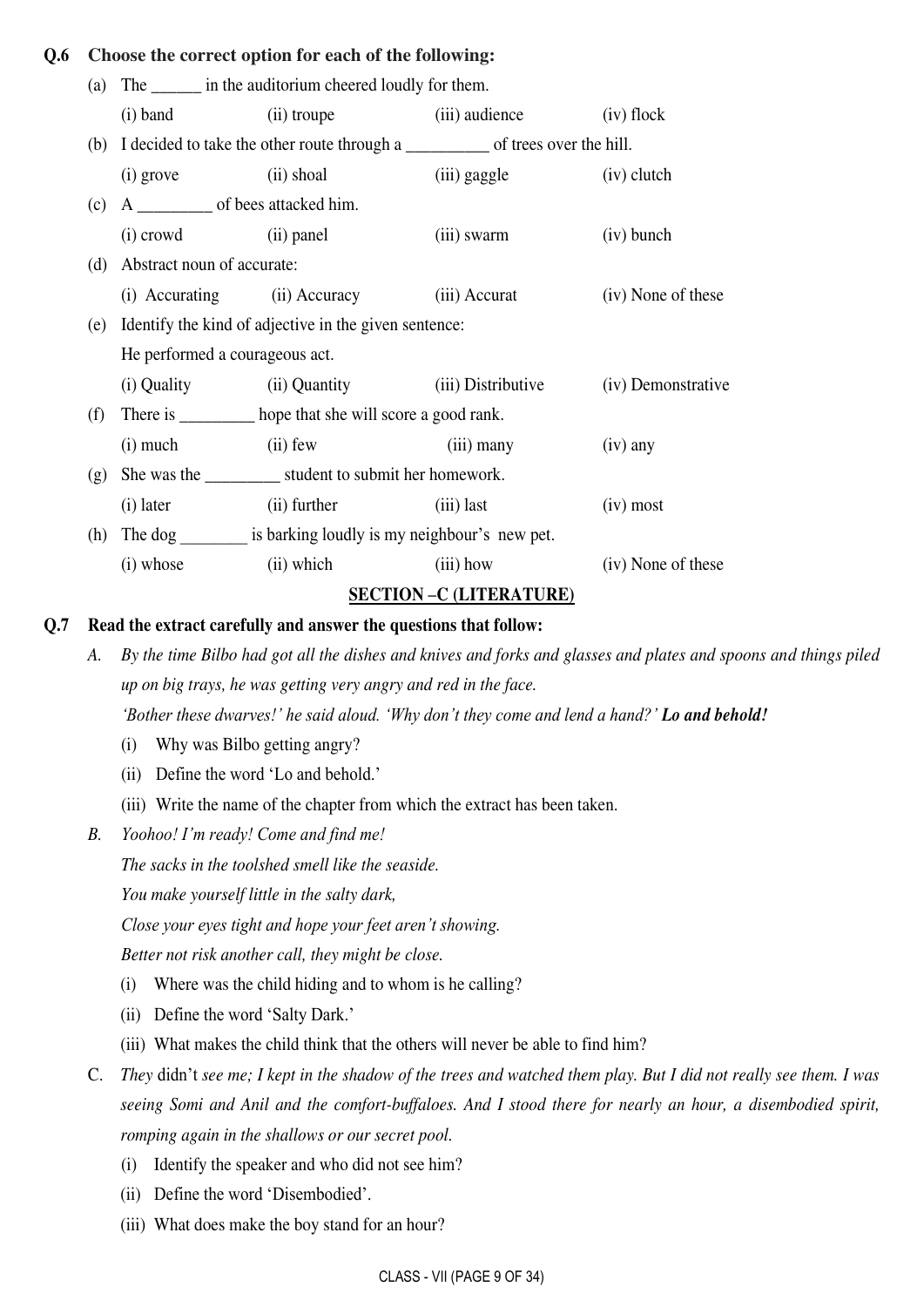#### **Q.8 Write the meanings of the following words and make sentences.**

- (a) Deadly Earnest (b) Impassive (c) Wallow (d) Tumbled
- (e) Frail (f) Frowning

#### **Q.9 Answer the following questions in 30-40 words each:**

- (a) What was the throng that surprised Bilbo?
- (b) Write the impact of Dwarves' song on Bilbo? Did it last long?
- (c) Justify the title 'The Surprise Party'.
- (d) 'The child was very confident that no one can find him.' Justify this statement according to the poem 'Hide-and-Seek'.
- (e) Why did Somi and Rusty startle out of an afternoon nap?
- (f) Describe the character-sketch of Anil.
- (g) How did three friends Anil, Somi and Rusty try to catch the fish?
- (h) From where did Anil fetch a stick?
- (i) Why do you think the writer compares the stream with his friends?
- (j) 'The writer waited in the ravine for two or three hours.'

### **Q.10 Answer the following questions in 80-100 words each:**

- (a) Do you think the child who was hiding in the toolshed won the game? Give reasons to support your answer.
- (b) How was the toolshed uncomfortable for the child?
- (c) Why do you think Gandalf was laughing when he arrived with Thorin? Why do you think he was the last one to arrive?
- (d) Write all the activities done by dwarves at Bilbo's house.

#### **Q.11 Answer the following questions according to 'The Invisible Man.'**

- (a) Write the name of the Inn in which the strange man staggered.
- (b) What was the visitor doing when Mrs. Hall entered to stranger's room?
- (c) Describe the appearance of Mr. Thomson Marvel?
- (d) Explain the phrase 'stuff and nonsense'.
- (e) When did Mr. Bunting become aware of strange feeling?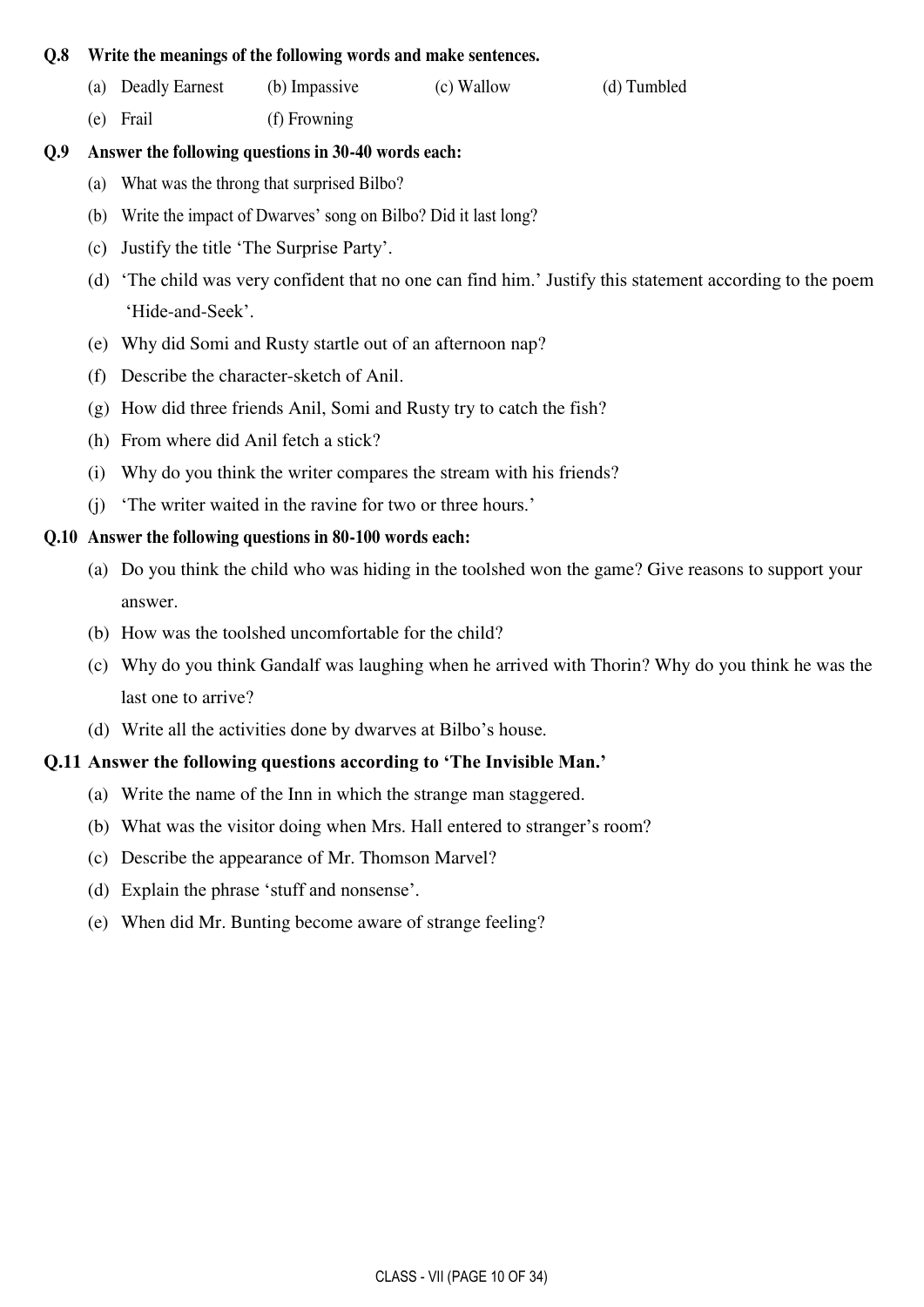#### **SYLLABUS FOR PERIODIC TEST-1**

- FOREVER WITH हिंदी पाठ्यपुस्तक : पाठ 1 से 4
- मधुर हिंदी व्याकरण: पाठ 1 से 7, 13 और 28
- लेखन-कौशल : पत्र-लेखन (औपचारिक), कहानी लेखन, संवाद-लेखन, अनुच्छेद-लेखन
- पठन कौशल : अपठित गदयांश विचासत्मक विषय, अपठित काव्यांश, अपठित गदयांश खेल संबधी विषय और अपठित काव्यांय

#### खंड–क (पठन कौशल)

निम्नलिखित अपठित गद्यांश को पढ़कर पूछे गए प्रश्नों के उत्तर उचित विकल्प को चुनकर लिखिए:–  $Jq$ o1 विज्ञापन, उपभोक्ताओं को शिक्षित एवं प्रभावित करने के दृष्टिकोण से निर्माताओं और खुदरा विक्रेताओं की ओर से विचारों, उत्पादों एवं सेवाओं से संबंधित संदेशों का अव्यक्तिगत संचार या संप्रेषण हैं। यह मुद्रित, ऑडियो अथवा वीडियो के रूप में हो सकता है। इसके प्रसारण के लिए समाचार–पत्रों, पत्रिकाओं, रेडियो, टेलीविजन एवं फिल्मों को माध्यम बनाया जाता है। विज्ञापन उत्पादों, मूल्यों, गुणवत्ता, बिक्री संबंधी जानकारियाँ, विक्रय उपरांत सेवाएँ आदि के बारे में उपयोगी सूचनाएँ प्राप्त करने में उपभोक्ताओं की मदद करता है। दूसरी ओर, यह नए उत्पादों के प्रस्तुतीकरण, वर्तमान उत्पादों के उपभोक्ताओं को बनाए रखने और नए उपभोक्ताओं को आकर्षित कर अपनी बिक्री बढाने में निर्माताओं की मदद करता है। विज्ञापन समाचार–पत्रों, रेडियो, टेलीविजन आदि की आय का प्रमुख स्रोत है। यदि संचार माध्यमों को पर्याप्त विज्ञापन न मिले, तो इनके बंद होने का खतरा बढ जाता है। वास्तव में विज्ञापन की दुनिया एक रोचक दुनिया है। जहाँ पैसा है, ग्लैमर है। वहाँ शोहरत भी है और सफलता की नई ऊँचाइयाँ भी हैं। विज्ञापन की दुनिया की सबसे खास बात इसकी रचनात्मकता है।

#### प्रश्न-उत्तरः-

- (क) विभिन्न नए-नए उत्पादों के बारे में नई-नई जानकारियाँ उपभोक्ताओं को कैसे प्राप्त होती है?
	- (i) उत्पाद से संबंधित कंपनी से (iii) विज्ञापन से (ii) भारत सरकार के कार्यालय से (iv) राज्य सरकार के कार्यालय से
- (ख) विज्ञापन किस–किस रूप में हो सकता है?
	- (i) ऑडियो, वीडियो
	- (ii) मुद्रित, वीडियो
- (iii) वीडियो, ऑडियो
- (iv) ऑडियो, वीडियो, मुद्रित

(iv) विभिन्न गतिविधियाँ

- (ग) समाचार-पत्रों, रेडियो, टेलीविजनों आदि की आय का प्रमुख स्त्रोत क्या है?
	- (i) समाचार एजेंसी से मिलने वाला फंड (iii) सरकार से मिलने वाला फंड
	- (ii) विज्ञापन
- (घ) विज्ञापनों से किसको लाभ होता है?
	- (i) उपभोक्ताओं को (iii) संचार माध्यमों को
	- (ii) उत्पाद निर्माताओं को (iv) इन सभी को
- (ङ) उपभोक्ताओं को विज्ञापन से लाभ किस प्रकार मिलता है?
	- (i) विज्ञापन की गुणवत्ता, मूल्य संबंधी जानकारी प्राप्त करना (iii) बिक्री बढाना
	- (ii) शोहरत प्राप्त करना (iv) रचनात्मकता का ज्ञान
- निम्नलिखित अपठित गद्यांश को पढ़कर निम्न प्रश्नों के उत्तर दीजिए:–  $\sqrt{4}$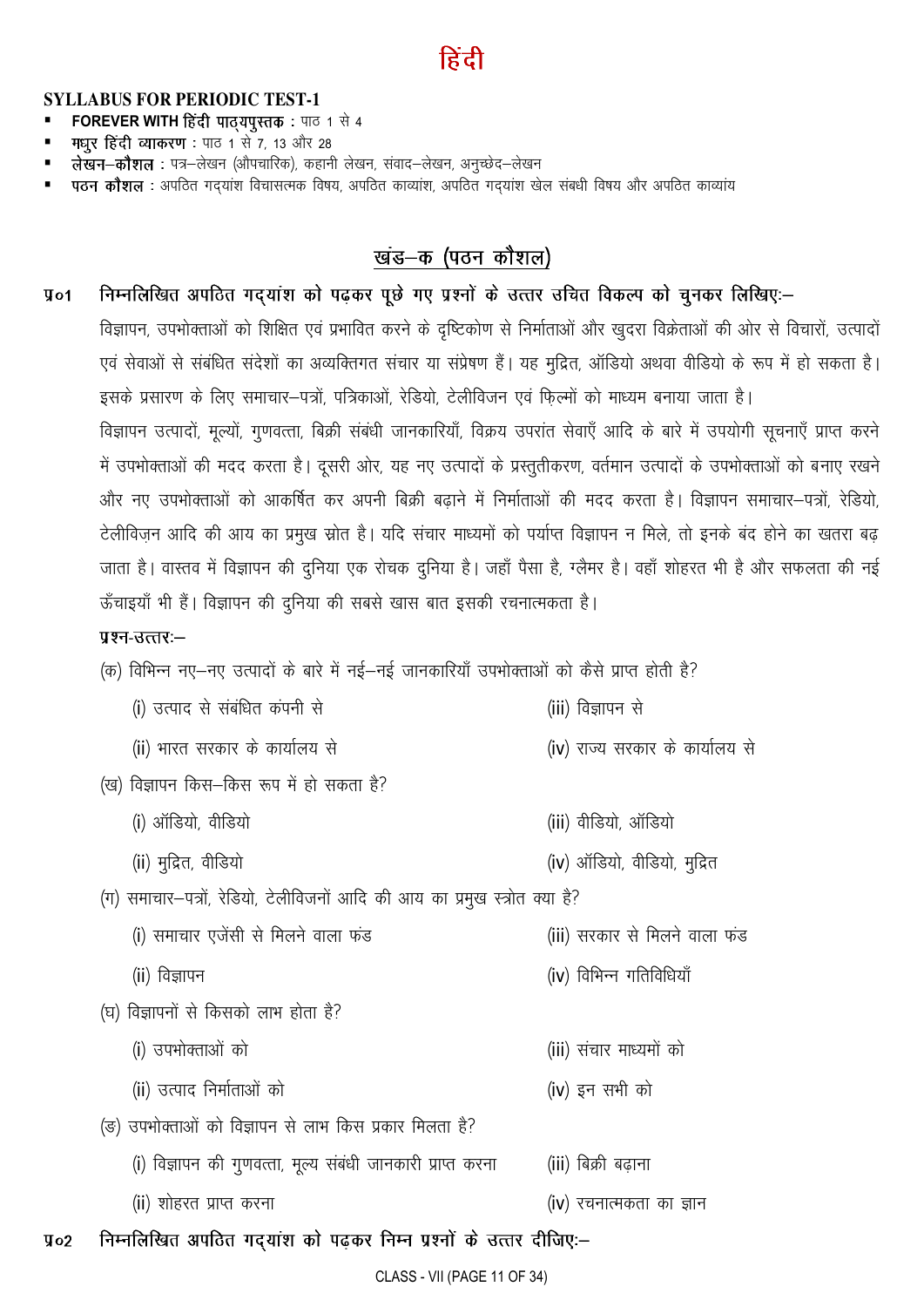किसी भी कार्य को आरंभ करने का सबसे अच्छा समय 'अभी' व सबसे अच्छा दिन 'आज' होता है। हमें समय का सदुपयोग आज और अभी से करना शुरू कर देना चाहिए। पाश्चात्य नाटककार शेक्सपियर ने भी समय के महत्त्व को ही रेखांकित किया है। डिकेन्स का कथन है–''ऐसी घड़ी कोई नहीं बना सकता जो मेरे बीते हुए समय को वापिस ला सके।'' समय को अमृल्य धन कहा गया है। जीवन की अनेक समस्याएँ मात्र इसलिए आती हैं क्योंकि हम समय का समुचित उपयोग नहीं कर पाते हैं। आलस, टाल मटोल, भाग्यवादिता ऐसे तत्व हैं जो हमें अंधविश्वासी और अंधभक्त बनाते हैं। जीवन क्षणभंगूर है अतः अपने कर्तव्य का निर्वाह करने में चूक नहीं करनी चाहिए। हमारे पास समय का हर पल एक बार ही आता है, अगला पल तभी आता है जब पहले की डोर हाथ से छूट जाती है। यह एक ऐसी पूँजी है जो निर्धन–धनी, काले–गोरे, सवर्ण–अवर्ण सभी के पास है। हम सपने देखते हैं, धन की चाह रखते हैं। उन सपनों को पूरा करने के लिए कड़ी मेहनत भी करनी चाहिए। कबीर, तुलसी, विवेकानंद, दयानंद सरस्वती, महात्मा गांधी, जवाहरलाल जैसे परम पुरुष समय की उपयोगिता और उसके सदुपयोग पर अपने विचार देते रहे हैं। जो व्यक्ति प्रत्येक क्षण का उपयोग ठीक से करता है, वह अपनी प्रत्येक इच्छा को पूरा कर सकने में समर्थ होता है। उसी प्रकार हमारा भविष्य भी इन सब पर निर्धारित होता है। समय के मूल्य को पहचान कर ही हम आत्मविश्वास का भाव अपने में उत्पन्न करते हैं। अन्यथा भय, कुंठा, घुटन, घबराहट हमारे जीवन का अंग बन जाते हैं।

#### प्रश्न-उत्तर:-

- (क) मनुष्य के जीवन में कौन से गुण उसे अंधभक्त बनाते हैं? कोई दो बिंदु लिखिए।
- (ख) समय को अमूल्य धन क्यों कहा गया है?
- (ग) गदयांश में से किन्ही दो साहित्यकारों के नाम छाँटकर लिखिए।
- (घ) मनुष्य अपने भविष्य का निर्माता किस प्रकार बन सकता है?
- (ङ) 'आत्मविश्वास' शब्द का वर्ण-विच्छेद लिखिए।

निम्नलिखित अपठित काव्यांश को पढकर निम्न प्रश्नों के उत्तर दीजिए:- $\P$ 03

पा सके प्रत्येक मानव. पथ खुला उत्थान का। झोंपड़ी कुछ उठ सके, कुछ झुक सके ऊँचा महल, कुछ कड़ा सरि का **हृ**दय हो,स कुछ द्रवे पाषाण का। सर्प-सा मानव न धन पर बैत रखवाली करे बन जलद धन-जल. लुटाना धर्म है इनसान का। स्वार्थ, हिंसा, लोभ से, इनसां यदि अंधा न हो तो उसे मिल जाए सत्य-पथ विश्व के कल्याण का। प्रश्न-उत्तर :-(क) उपर्युक्त काव्यांश में कवि किसकी कामना करता है?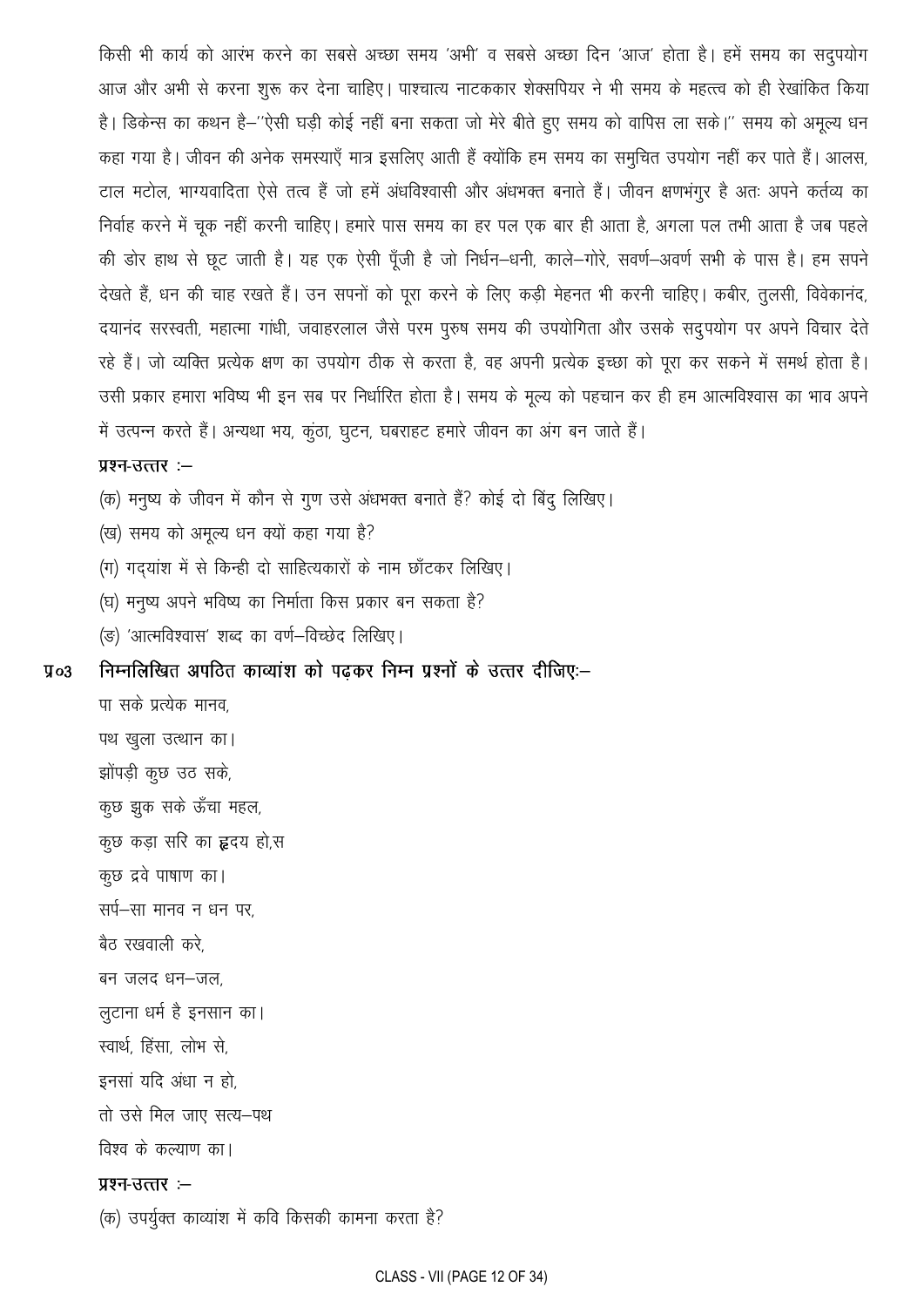(ख) मानव विकास के पथ पर कब अग्रसर होता है? (ग) कवि ने मानव को किसके समान बताया है और क्यों? (घ) विश्व का कल्याण कब संभव है? (ङ) काव्यांश में मानव की कौन-सी तीन बुरी भावनाओं को उजागर किया है? निम्नलिखित अपठित काव्यांश को पढ़कर निम्न प्रश्नों के उत्तर उचित विकल्प में से चुनवर लिखिए:- $$94$ हो गई है पीर पर्वत–सी पिघलनी चाहिए, इस हिमालय से कोई गंगा निकलनी चाहिए। आज यह दीवार परदों की तरह हिलने लगी. शर्त लेकिन थी कि ये बुनियाद हिलनी चाहिए। हर सड़क, हर गली में, हर नगर, हर गाँव में, हाथ लहराते हुए हर लाश चलनी चाहिए। सिर्फ हंगामा खड़ा करना मेरा मकसद नहीं मेरी कोशिश है कि ये सूरत बदलनी चाहिए। मेरे सीने में नहीं तो तेरे सीने में सही. हो कहीं भी आग, लेकिन आग जलनी चाहिए। प्रश्न-उत्तरः— (क) पीर (पीड़ा या कष्ट) कैसी हो गई है? (i) पर्वत जैसी विशाल (iii) जंगल जैसी धनी (ii) सागर जैसी गहरी (iv) पानी जैसी तरल (ख) कवि के अनुसार किस चीज़ के हिलने की शर्त थी? (i) दीवारों के (iii) बुनियाद के (iv) इनमें से कोई नहीं (ii) इमारत के (ग) कवि का उद्देश्य क्या नहीं है? (i) वास्तविक सूरत बदलना (iii) सिर्फ़ हंगामा खड़ा करना (ii) परदों की तरह दीवार हिलाना (iv) इनमें से कोई नहीं (घ) कवि चाहता है कि अत्याचार एवं अव्यवस्था के विरोध में आग कहाँ जलनी चाहिए? (i) कवि के **हृ**दय में (iii) कवि के किसी मित्र के हृदय में (ii) किसी के भी **हृ**दय में (iv) इनमें से कोई नहीं (ङ) काव्यांश का सर्वाधिक उपयुक्त शीर्षक क्या हो सकता है? (iii) पीर पर्वत-सी (i) हिमलाय (ii) सीना (iv) मकसद /ध्येय खंड-ख (व्यावहारिक व्याकरण) निम्नलिखित रिक्त स्थानों की पूर्ति कीजिए:- $\sqrt{4}$ (क) भाषा का मूल रूप ................. है। (ख) हिंदी को 'राजभाषा' की मान्यता ............. को मिली। (ग) 'भाष' धातू का अर्थ है .................... ।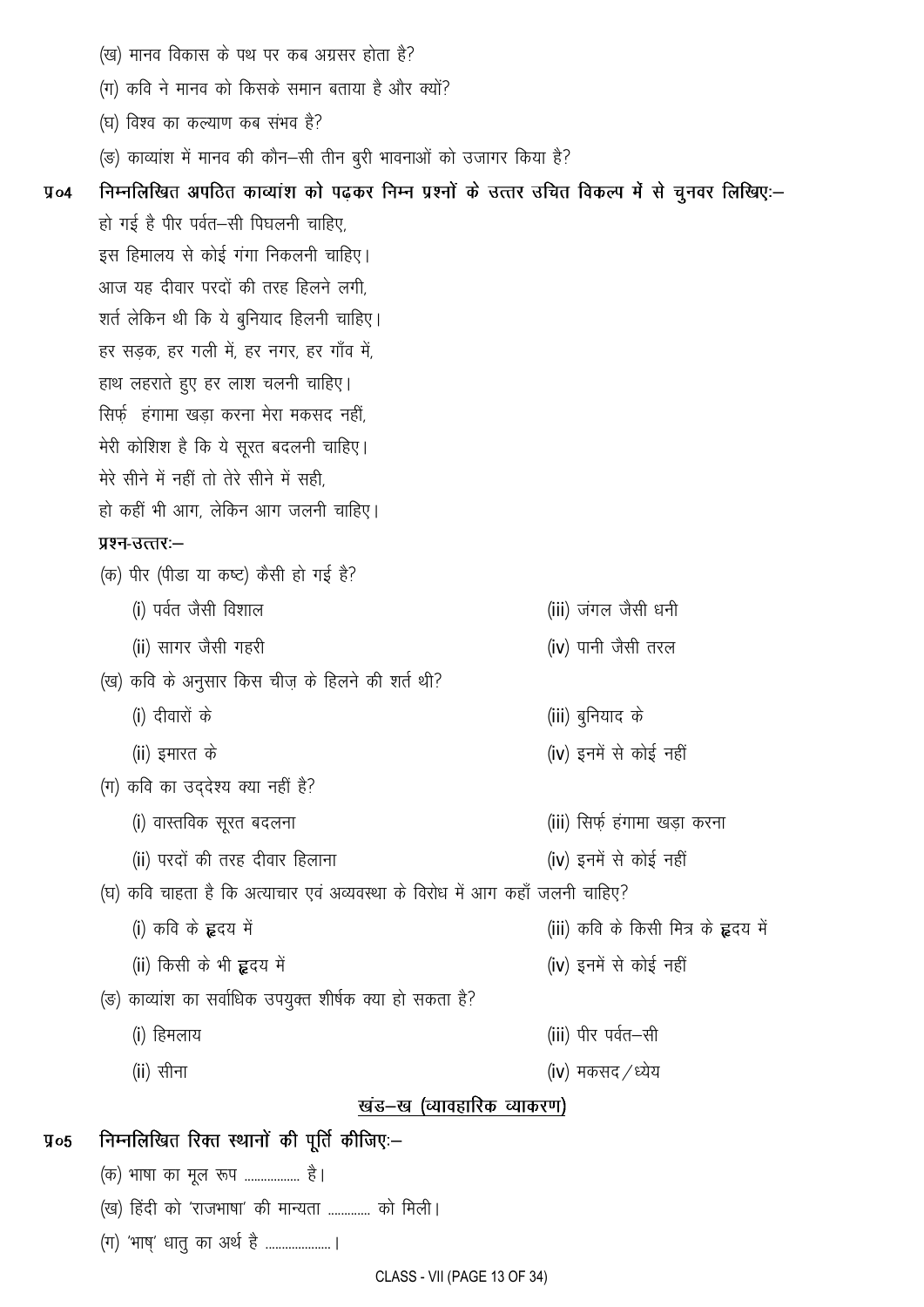|                | (घ) विद्वानों और भाषाविदों ने भाषा के जिस रूप को मान्यता प्रदान की है, उसे  कहते हैं। |                                                                                       |  |  |  |
|----------------|---------------------------------------------------------------------------------------|---------------------------------------------------------------------------------------|--|--|--|
|                | (ङ) वर्णों के  समूह को  कहते हैं।                                                     |                                                                                       |  |  |  |
|                | (च) व्यंजन के मुख्य भेद निम्नलिखित हैं–                                               |                                                                                       |  |  |  |
|                | (i) स्पर्श व्यंजन (ii)                                                                | (iii)                                                                                 |  |  |  |
| $\sqrt{4}$     | निम्नलिखित का वर्ण—संयोजन कीजिए:—                                                     |                                                                                       |  |  |  |
|                | (क) त् + अ + र् + अ + ब् + ऊ + ज़ + अ -                                               |                                                                                       |  |  |  |
|                | $(g)$ आ + व् + इ + ष् + क् + आ + र् + अ -                                             |                                                                                       |  |  |  |
|                | (ग) श् + र् + अ + म् + अ + स् + आ + ध् + य् + अ -                                     |                                                                                       |  |  |  |
|                |                                                                                       | $(E)$ अं + त् + अ + र् + र् + आ + ष् + ट् + र् + ई + य + अ -                          |  |  |  |
|                | $($ ड) व् + अ + र् + त् + अ + म् + आ + न् + अ -                                       |                                                                                       |  |  |  |
| $\sqrt{q}$     | निम्नलिखित शब्दों का वर्ण–विच्छेद कीजिए:–                                             |                                                                                       |  |  |  |
|                |                                                                                       | (क) आध्यात्मिक (ख) ज्ञानचक्षु    (ग) कृतार्थ       (घ) ऐनक       (ङ) महँगाई           |  |  |  |
| $y_{08}$       | निम्नलिखित रेखांकित शब्दों के विलोम शब्द लिखिए:—                                      |                                                                                       |  |  |  |
|                | (क) मनुष्य शरीर <u>नश्वर</u> नहीं  हैं                                                |                                                                                       |  |  |  |
|                | (ख) किसी भी कार्य का , <u>विनाश</u> की अपेक्षा कठिन होता है।                          |                                                                                       |  |  |  |
|                | (ग) हमें किसी की <u>निंदा</u> न कर सदैव  करनी चाहिए।                                  |                                                                                       |  |  |  |
|                | (घ) मनुष्य के पास <u>चल</u> संपत्ति होती है।                                          |                                                                                       |  |  |  |
|                | (ङ) पुष्प <u>अल्पायु</u> होते हैं और वृक्ष ।                                          |                                                                                       |  |  |  |
| $\Psi$ og      | निम्नलिखित शब्दों के दो—दो पर्यायवाची लिखिए:—                                         |                                                                                       |  |  |  |
|                | (क) अश्व                                                                              | (ख) कन्या       (ग) गंगा         (घ) ईश्वर         (ङ) कोयल                           |  |  |  |
| $\sqrt{4}$ 010 |                                                                                       | निम्नलिखित रेखांकित अंशों के लिए एक शब्द लिखकर वाक्य पुनः लिखिए:-                     |  |  |  |
|                |                                                                                       | (क) राहुल <u>मेरा सगा भाई है</u> , इसलिए वह मेरे साथ ही विद् <b>यालय भी जाता है</b> । |  |  |  |
|                | (ख) अपराधी का अपराध क्षमा नहीं किया जा सकता।                                          |                                                                                       |  |  |  |
|                |                                                                                       | (ग) जहाँ रेत ही रेत हो, वहाँ ऊँट की सहायता से माल ढ़ोया जाता है।                      |  |  |  |
|                | (घ) शीत ऋतु में कोहरे से सब <u>दिखाई नहीं देता</u> ।                                  |                                                                                       |  |  |  |
|                | (ङ) राजा हरिश्चंद्र सदा सत्य बोलते थे।                                                |                                                                                       |  |  |  |
| \$011          | निम्नलिखित में संधि कीजिए:—                                                           |                                                                                       |  |  |  |
|                | (क) महा + ऋषि                                                                         | (च) प्रति + उत्तर                                                                     |  |  |  |
|                | (ख) दया + आनंद                                                                        | (छ) पौ + अन                                                                           |  |  |  |
|                | (ग) एक + एक                                                                           | $(\overline{u})$ यदि + अपि                                                            |  |  |  |
|                | (घ) नदी + ईश                                                                          | (झ) भो + इष्य                                                                         |  |  |  |
|                | (ङ) पितृ + अनुमति                                                                     | (ञ) सदा + एव                                                                          |  |  |  |
| $\sqrt{4}$ 012 |                                                                                       | निम्नलिखित तत्सम शब्दों के तद्भव तथा तद्भव शब्दों के तत्सम रूप लिखिए:–                |  |  |  |
|                | (क) अचरज                                                                              | (च) पिता                                                                              |  |  |  |
|                | (ख) ग्राहक                                                                            | (छ) दंत                                                                               |  |  |  |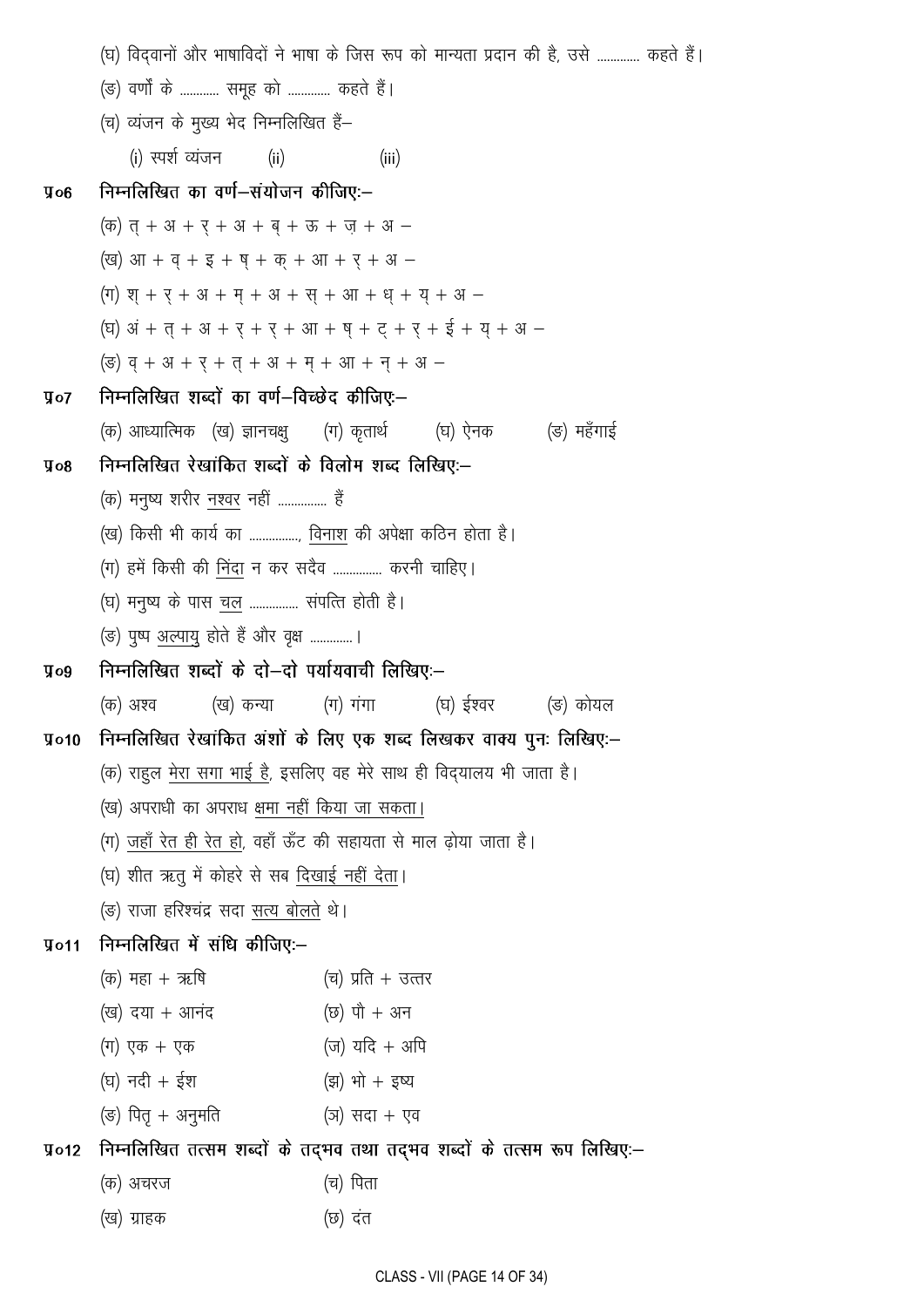| (ग) खीर | (ज) आश्रय |
|---------|-----------|
|---------|-----------|

- (घ) घोटक (झ) आठ
- (ङ) अंगुष्ठ (ञ) सूत

निम्नलिखित शब्दों में से उपसर्ग तथा प्रत्यय छाँटकर लिखिए:–  $\Psi$ o13

- (क) दुर्गंध (च) दयालु
- (ख) ऐतिहासिक (छ) बदनाम
- (ग) धार्मिक (ज) अपमान
- (घ) सांप्रदायिक (झ) सम्मान
- (ङ) आजन्म (ञ) सजावट

#### निम्नलिखित वाक्यों की पूर्ति उचित मुहावरे से कीजिए:–  $\sqrt{4}$

- (क) मुंबई की अनेक इमारतें ...................... ।
- (ख) अध्यापिका ने रोहण के अधिक बोलने पर .................. ।
- (ग) धनाढ्य लोग गरीबों को सारा दिन ......................... की तरह काम करवाते हैं।
- (घ) केवल अपनी प्रशंसा सूनने वालों को ................... सुनना कभी-कभी पसंद नहीं आता।
- (ङ) अंग्रेजों भारतीयों के साहस के सामने लगे थे।

## भाग-घ (साहित्य)

#### निम्नलिखित प्रश्नों के उत्तर संक्षेप में लिखिए:- $\sqrt{4}$ o15

- (क) 'समर्पण' कविता में कवि क्या विनती करता है?
- (ख) 'समर्पण' कविता में धरती को किस शब्द से संबोधित किया है और क्यों?
- (ग) हिंदू और मुसलमानों के बीच हुए दंगों के बारे में सुनकर सावित्री चिंतित क्यों थी?
- (घ) नाक किसकी प्रतीक है और लोग अपनी नाक को ऊँचा रखने के लिए क्या करते है?
- (ङ) किन गैसों के कारण नाभिकीय ऊर्जा उत्पन्न होती है? नाभिकीय ऊर्जा का महत्त्व लिखिए।
- (च) आकाश में तारे टिमटिमाते हुए क्यों दिखाई देते हैं?

#### निम्नलिखित पृश्नों के उत्तर विस्तार में लिखिए:- $\sqrt{4}$

- (क) धर्म का समाज में क्या स्थान है? धर्म का रूप क्या होना चाहिए? क्या धर्म मनुष्यता से बड़ा है? हींगवाला कहानी के आधार पर स्पष्ट कीजिए।
- (ख) रोने से किस प्रकार करुण रस बीभत्स रस में परिवर्तित हो जाता है?
- (ग) कवियों और वैज्ञानिकों ने किस प्रकार तारों का वर्णन किया है? अपने विचार प्रकट कीजिए।

#### निम्नलिखित शब्दों के अर्थ के लिखिए:- $\sqrt{4}$

- (क) रहित (च) कूछो
- (छ) रेज़गी (ख) गणना
- (ग) पत्रम्—पुण्यम् (ज) ताकीद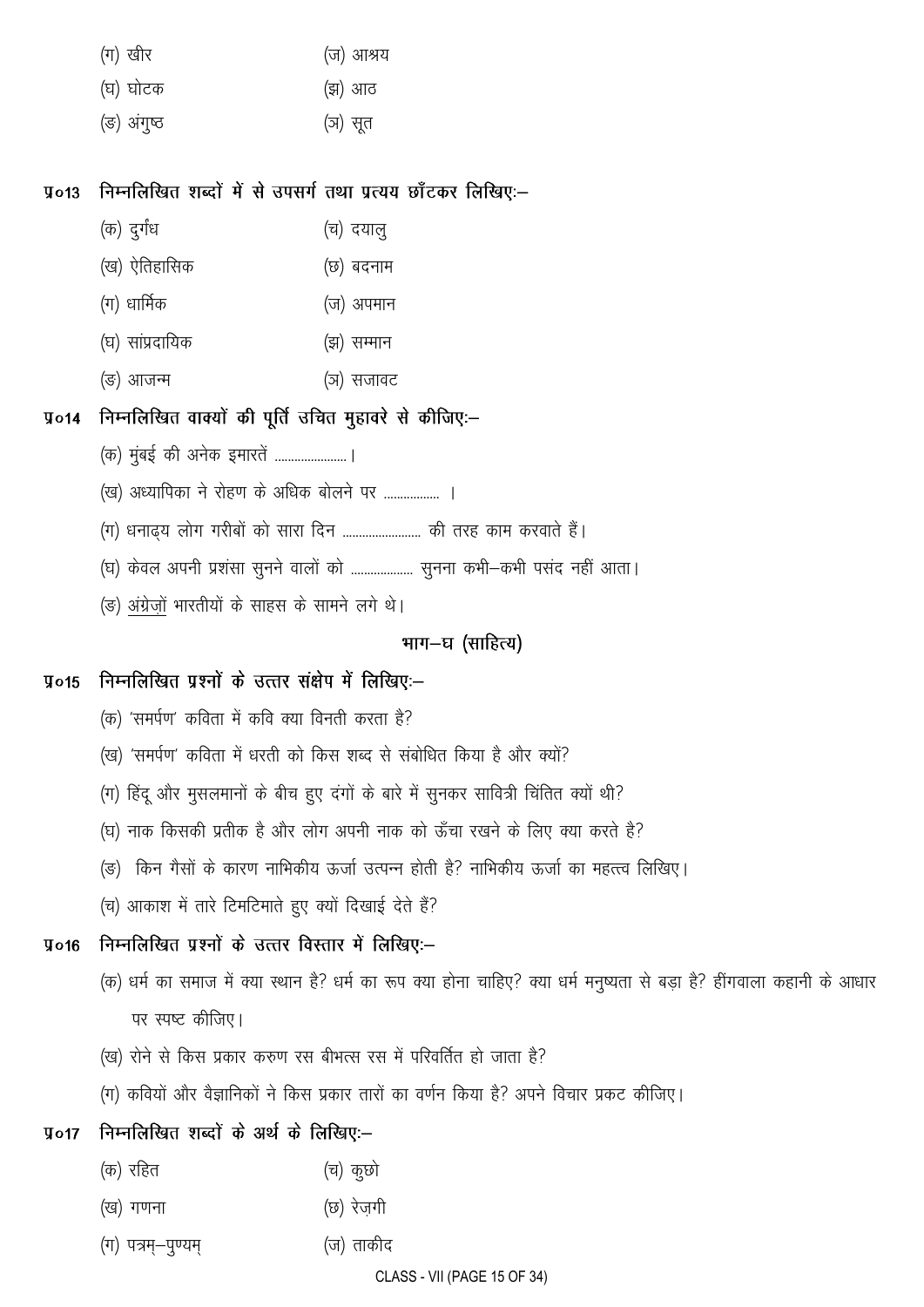CLASS - VII (PAGE 16 OF 34)

(ङ) सुतवाँ

(घ) परस्पर

(झ) नीरवता

(ञ) अकिंचन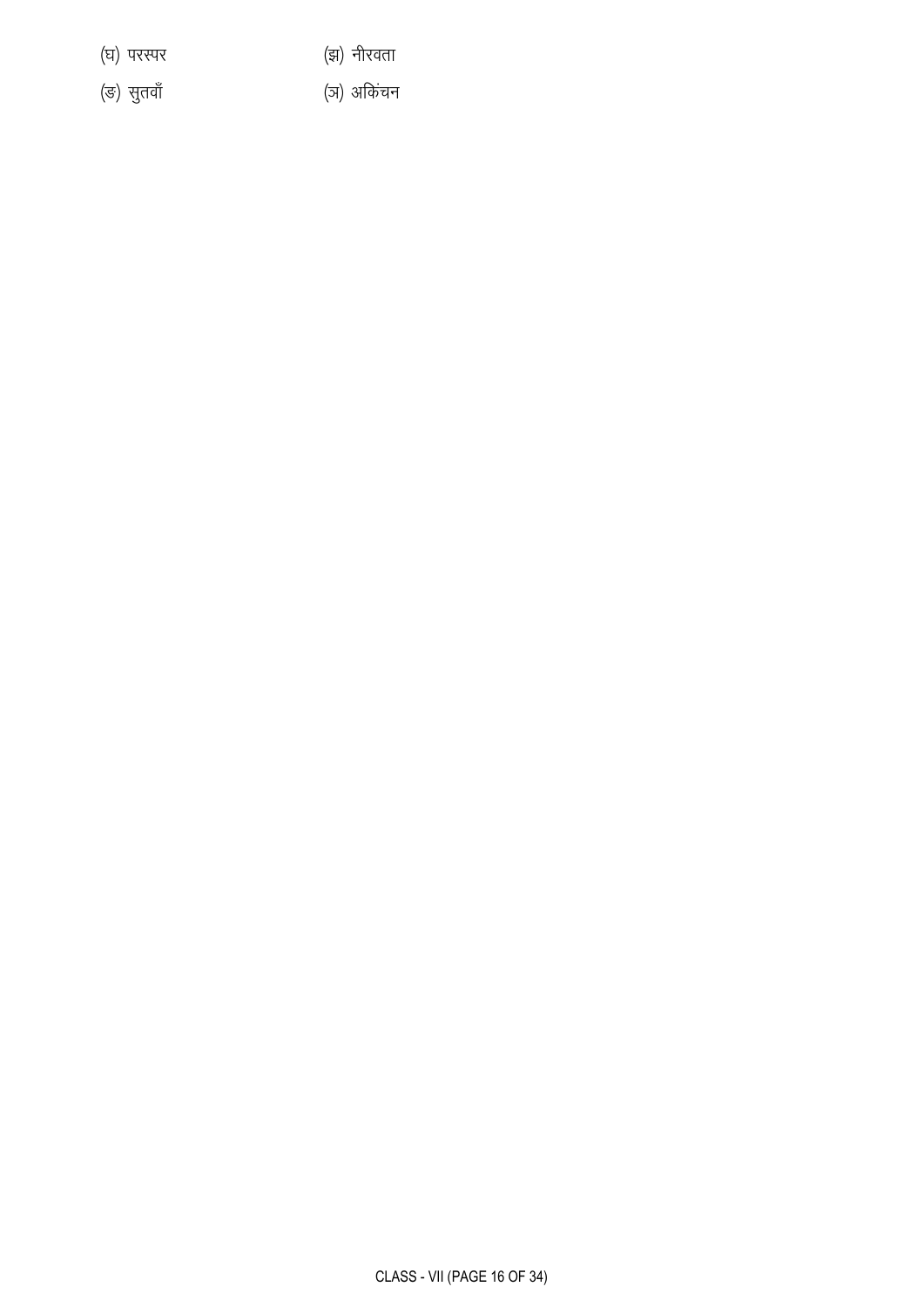# लेखन–कौशल

- प्र०18 निम्नलिखित संकेत बिंदुओं की सहायता से किसी एक विषय पर 120–150 शब्दों में अनुच्छेद लिखिए:– बेटी बचाओ, बेटी पढ़ाओ
	- बेटी बचाओ, बेटी पढाओ का अर्थ
	- परिवार का बोझ
	- कुरीति के विरोध में उठाए गए कदम  $\blacksquare$
	- सोच में बदलाव लाना  $\blacksquare$

# योग का महत्त्व

- योग और आत्मिक बल  $\blacksquare$
- दैनिक जीवन में योग
- मानसिक जीवन  $\blacksquare$
- रोगों से बचाव
- उत्तम स्वास्थ्य
- प्र०19 डो. टी. सी. (दिल्ली परिवहन निगम) कर्मचारी की अशिष्टता की शिकायत डी. टी. सी. के महाप्रबंधक को करते हुए पत्र लिखिए।
- प्र०२० विदयालय के स्कूली बच्चों द्वारा तैयार की गई हस्तशिल्प की (विद्यालय के) वस्तुओं का विज्ञापन तैयार कीजिए।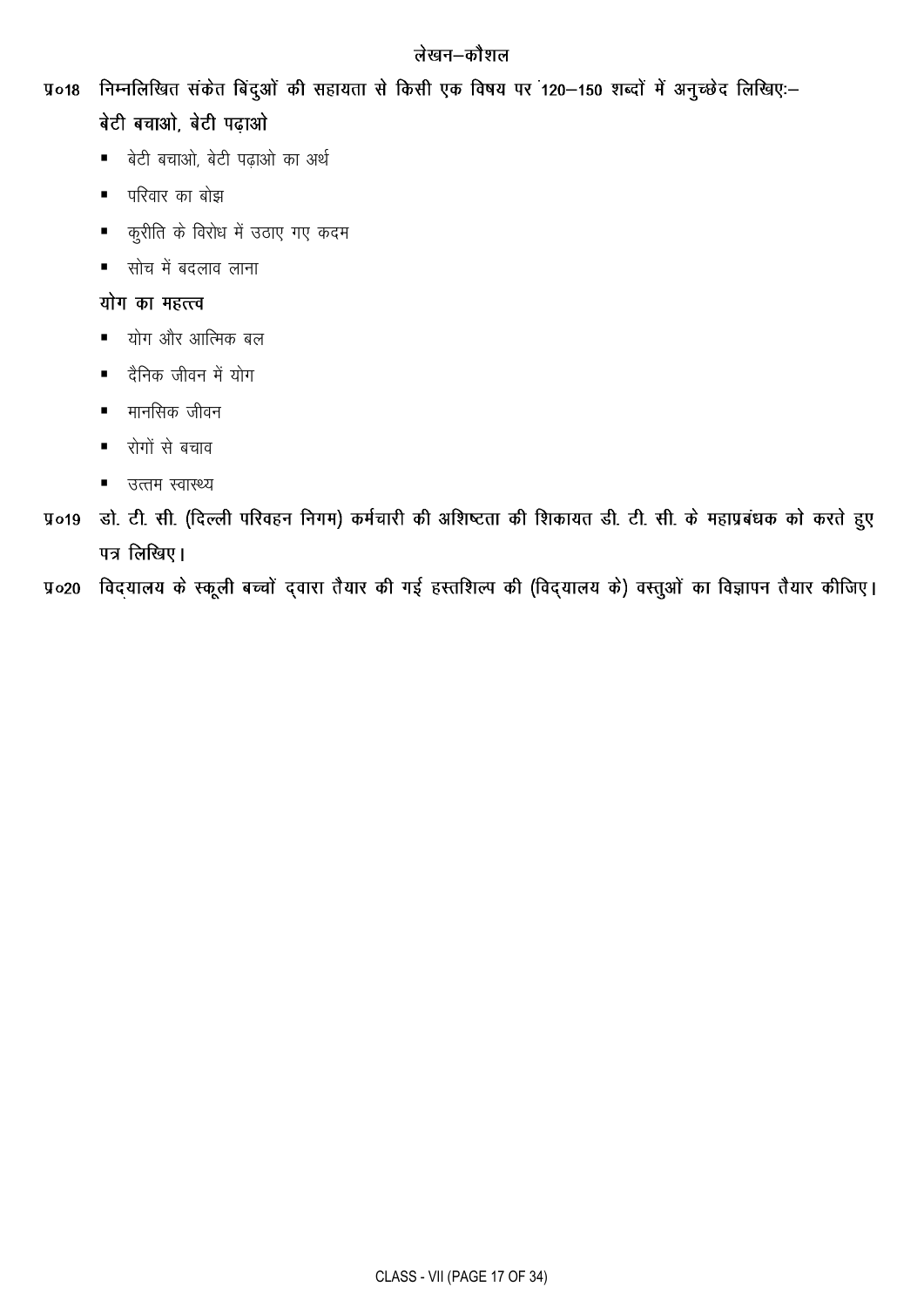# **MATHEMATICS**

### **SUYLLABUS FOR PERIODIC TEST-1:**

- **CH-1** INTEGERS
- **CH-2** FRACTIONS AND DECIMALS

### *Important Instructions***:**

- **Complete the worksheets of the above mention chapters in Beyond Worksheet book.**
- **Do revise Ch-1 and 2 from NCERT and Beyond Math!**
- **Do the following problems in the respective subject notebook.**

**In questions 1 to 17, out of the four options only one is correct, write the correct answer.** 

**Q.1 Madhav is standing in the middle of a bridge which is 20 m above the water level of a river. If a 35 m deep river is flowing under the bridge (see Figure)** 



then the vertical distance between the foot of Madhav and bottom level of the river is:

(a)  $55 \text{ m}$  (b)  $35 \text{ m}$  (c)  $20 \text{ m}$  (d)  $15 \text{ m}$ 

**Q.2 Find the odd one out of the four options given below:** 

(a)  $(-3, -6)$  (b)  $(+1, -10)$  (c)  $(-2, -7)$  (d)  $(-4, -9)$ 

**Q.3 By observing the following number line, state which of the following statements is not true.** 



- (a) B is greater than  $-10$  (b) A is greater than 0
- (c) B is greater than A (d) B is smaller than  $0$

### **Q.4 Which of the following statements is not true?**

- (a) When two positive integers are added, we always get a positive integer.
- (b) When two negative integers are added we always get a negative integer.
- (c) When a positive integer and a negative integer is added we always get a negative integer.
- (d) Additive inverse of an integer 2 is  $(-2)$  and additive inverse of  $(-2)$  is 2.
- **Q.5 Water level in a well was 20m below ground level. During rainy season, rain water collected in different water tanks was drained into the well and the water level rises 5 m above the previous level. The wall of the well is 1m 20 cm high and a pulley is fixed at a height of 80 cm. Raghu wants to draw water from the well. The minimum length of the rope that he can use is**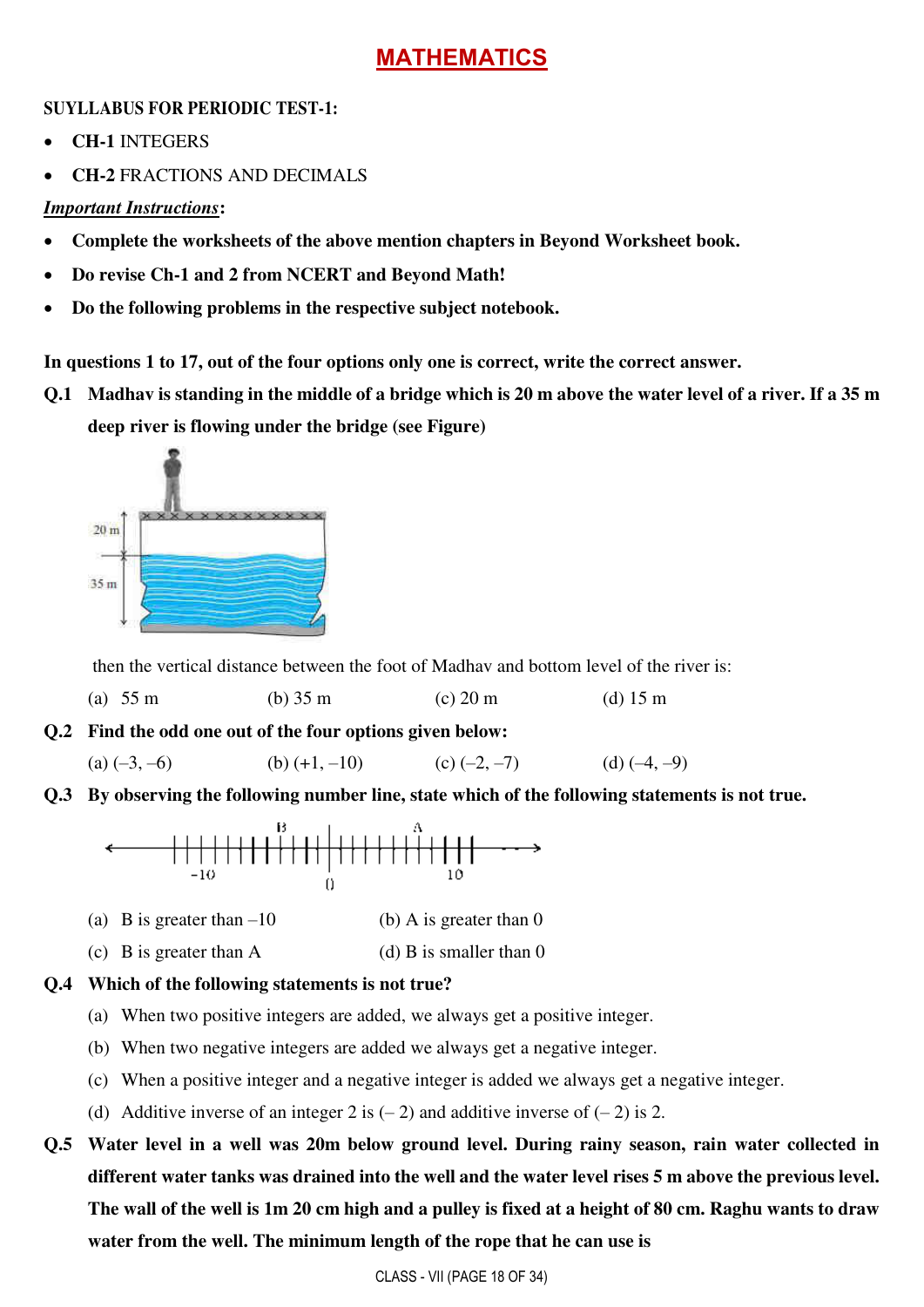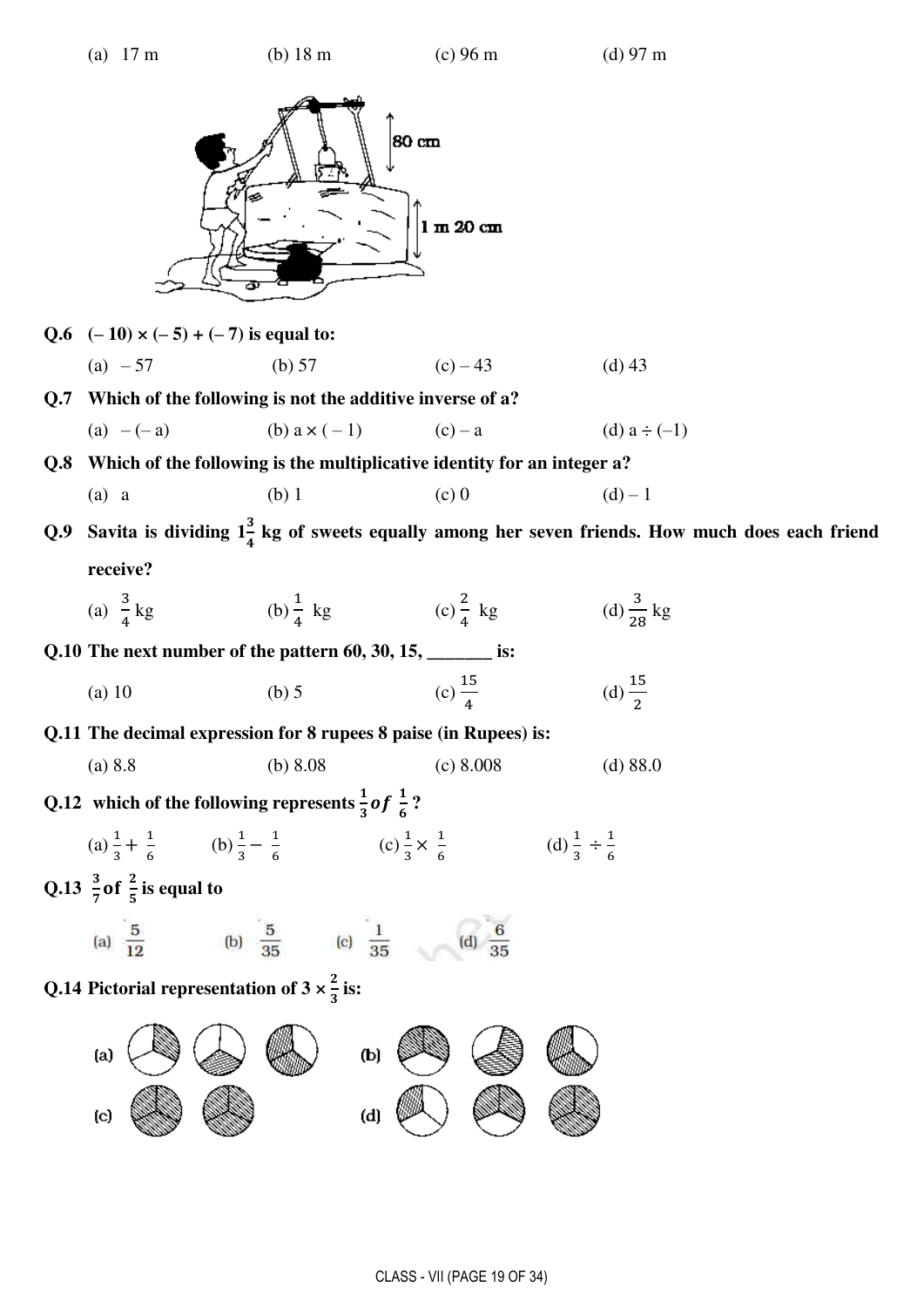Q.15 The ascending arrangement of  $\frac{2}{3}$ ,  $\frac{6}{7}$  $\frac{6}{7}, \frac{13}{21}$  $\frac{15}{21}$  is:

| 6 2 13                                                    | 13 2 6 6 13 2                                                                                                 | 2 6 13            |
|-----------------------------------------------------------|---------------------------------------------------------------------------------------------------------------|-------------------|
| (a) $\overline{7} \cdot \overline{3} \cdot \overline{21}$ | (b) $\frac{1}{21} \cdot \frac{1}{3} \cdot \frac{1}{7}$ (c) $\frac{1}{7} \cdot \frac{1}{21} \cdot \frac{1}{3}$ | (d) $3^{17}$ $21$ |

Q.16 A ribbon of length  $5\frac{1}{4}$  m is cut into small pieces each of length  $\frac{3}{4}$ m. Number of pieces will be:

(a) 5 (b) 6 (c) 7 (d) 8

**Q.17 The picture:** 



(c)  $\frac{3}{4} \times 3$  (d)  $3 \div \frac{1}{4}$ (a)  $\frac{1}{4} \div 3$ 

#### **Solve the following:**

**Q.18 Match the integer in Column I to an integer in Column II so that the sum is between –11 and – 4** 

| Column I | Column II  |
|----------|------------|
| $(a) -6$ | $(i) -11$  |
| $(b) +1$ | $(ii) -5$  |
| $(c) +7$ | $(iii) +1$ |
| $(d) -2$ | $(iv) -13$ |

Q.19 The directions for a pain reliever recommend that an adult of 60 kg and over take 4 tablets every 4 hours as needed, and an adult who weighs between 40 and 50 kg take only  $2\frac{1}{2}$  $\frac{1}{2}$  tablets every 4 hours as needed.

Each tablet weighs  $\frac{4}{31}$ 25 gram.

(a) If a 72 kg adult takes 4 tablets, how many grams of pain reliever is he or she receiving?

(b) How many grams of pain reliever is the recommended dose for an adult weighing 46 kg?

Q.20 The label on a bottle of pet vitamins lists dosage guidelines.



What dosage would you give to each of these animals?

(a) a 18 kg adult dog (b) a 6 kg cat (c) a 18 kg pregnant dog

**Q.21 An atom consists of charged particles called electrons and protons. Each proton has a charge of +1 and each electron has a charge of –1. Remember number of electrons is equal to number of protons, while answering these questions:**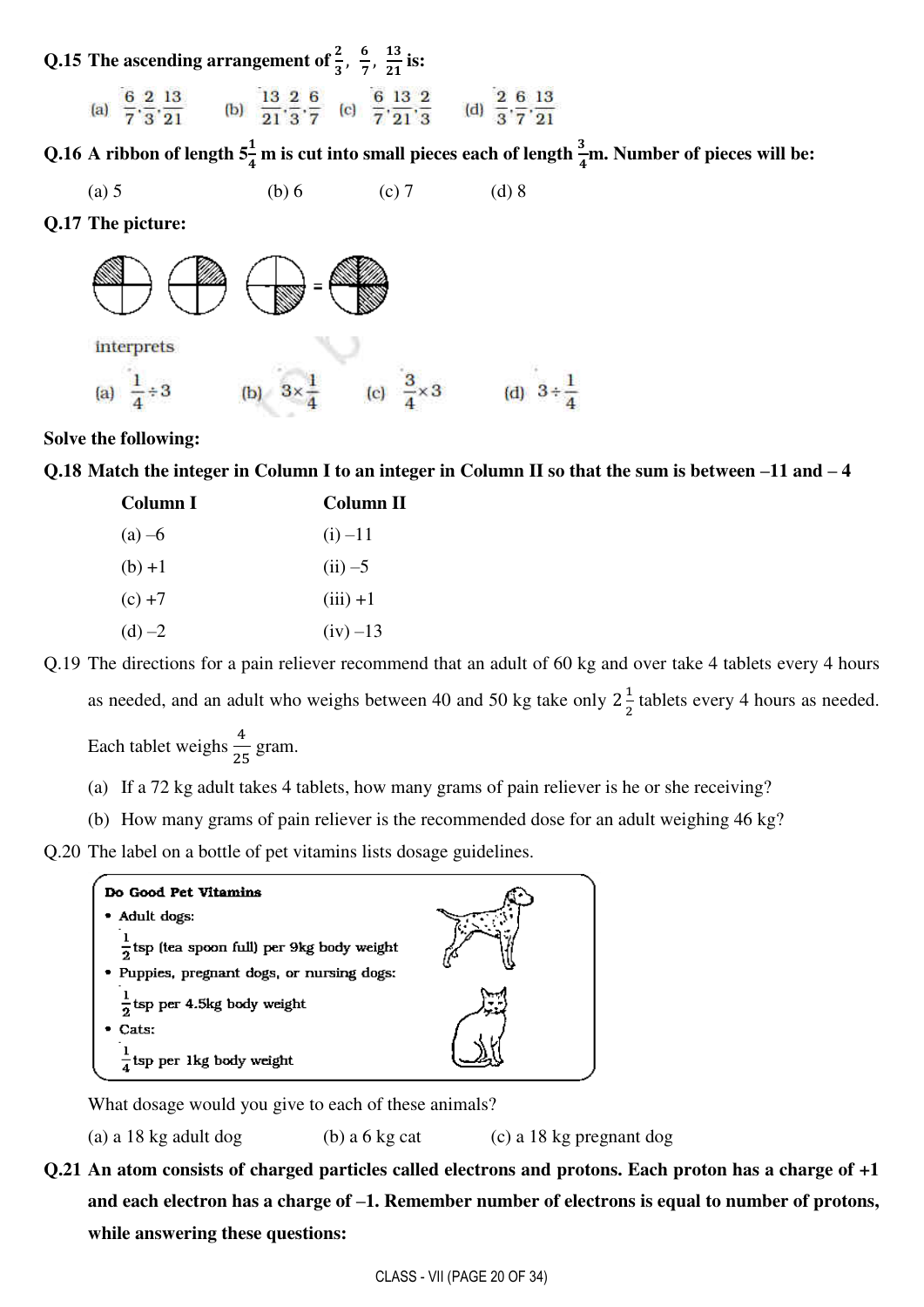- (a) What is the charge on an atom?
- (b) What will be the charge on an atom if it loses an electron?
- (c) What will be the charge on an atom if it gains an electron?

#### **Q.22 Read the problem given below and then answer the questions that follow:**

 Five friends are standing in a line waiting for the opening of a show. They are in line according to their arrival. Shreya arrived 3 minutes after Sachin. Roy took his place in line at 9:01 P.M. He was 1 minute behind Reena and 7 minutes ahead of Shreya. The first person arrived at 9:00 P.M. Babu showed up 6 minutes after the first person. List the time of each person's arrival.

- (a) Whose arrival information helped you to determine arrival time of each?
- (b) Can you determine the order without the time?
- (c) List the friends' order from the earliest arrival to the last arrival.
- Q.23 Write a pair of integers whose product is –12 and there lies seven integers between them (excluding the given integers).
- Q.24 Write two integers which are smaller than  $-5$  but their difference is  $-5$ .
- Q.25 Write two integers such that one is smaller than –11, and other is greater than –11 but their difference is –11.
- Q.26 Fill in the blank space of the following magic square so that the sum of the numbers in each row, each column and each of the diagonals is  $-6$

| 3 | $\bf{2}$<br>- |  |
|---|---------------|--|
|   | 5             |  |

**Q.27 Complete the number grids by following the direction of arrows.**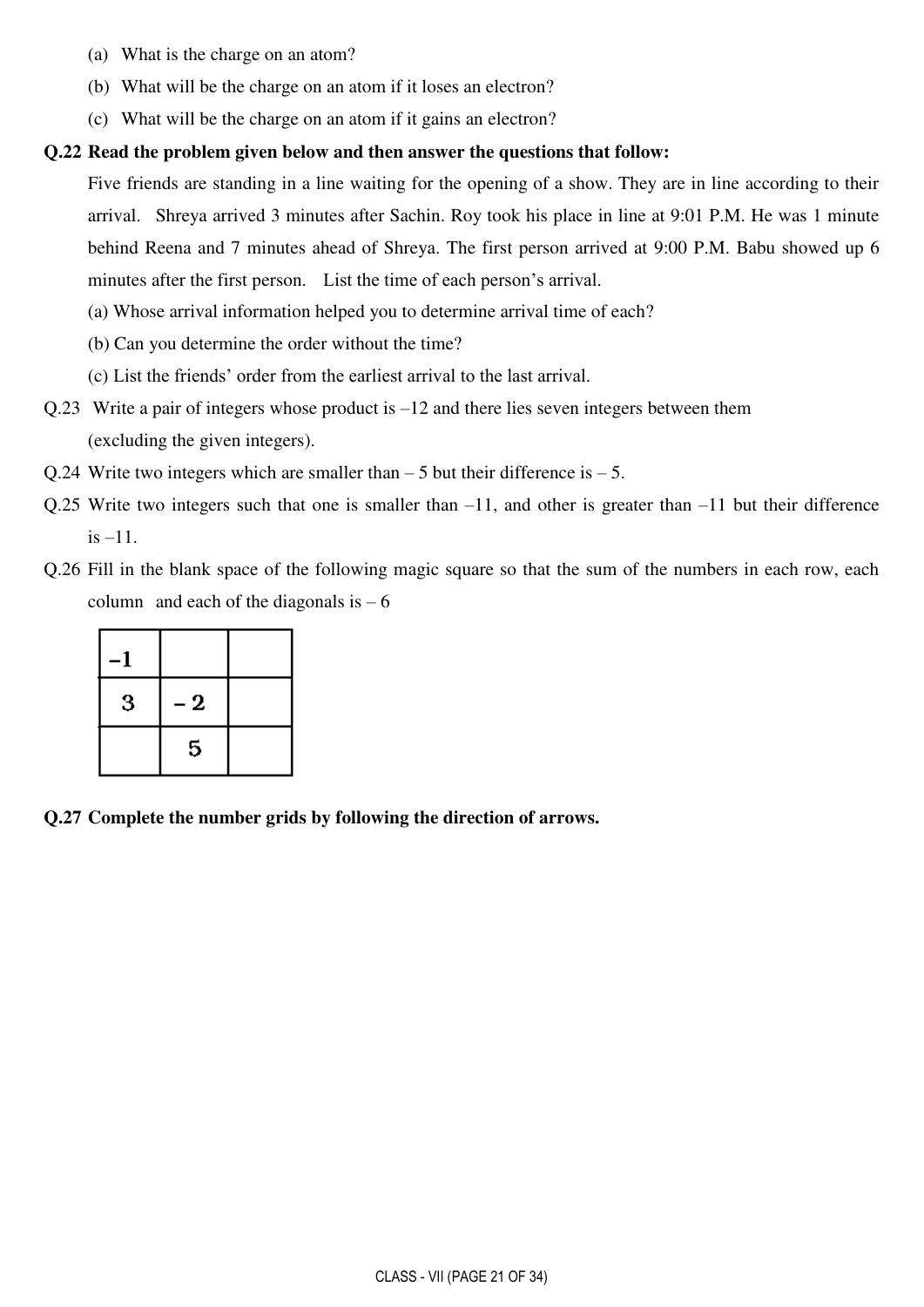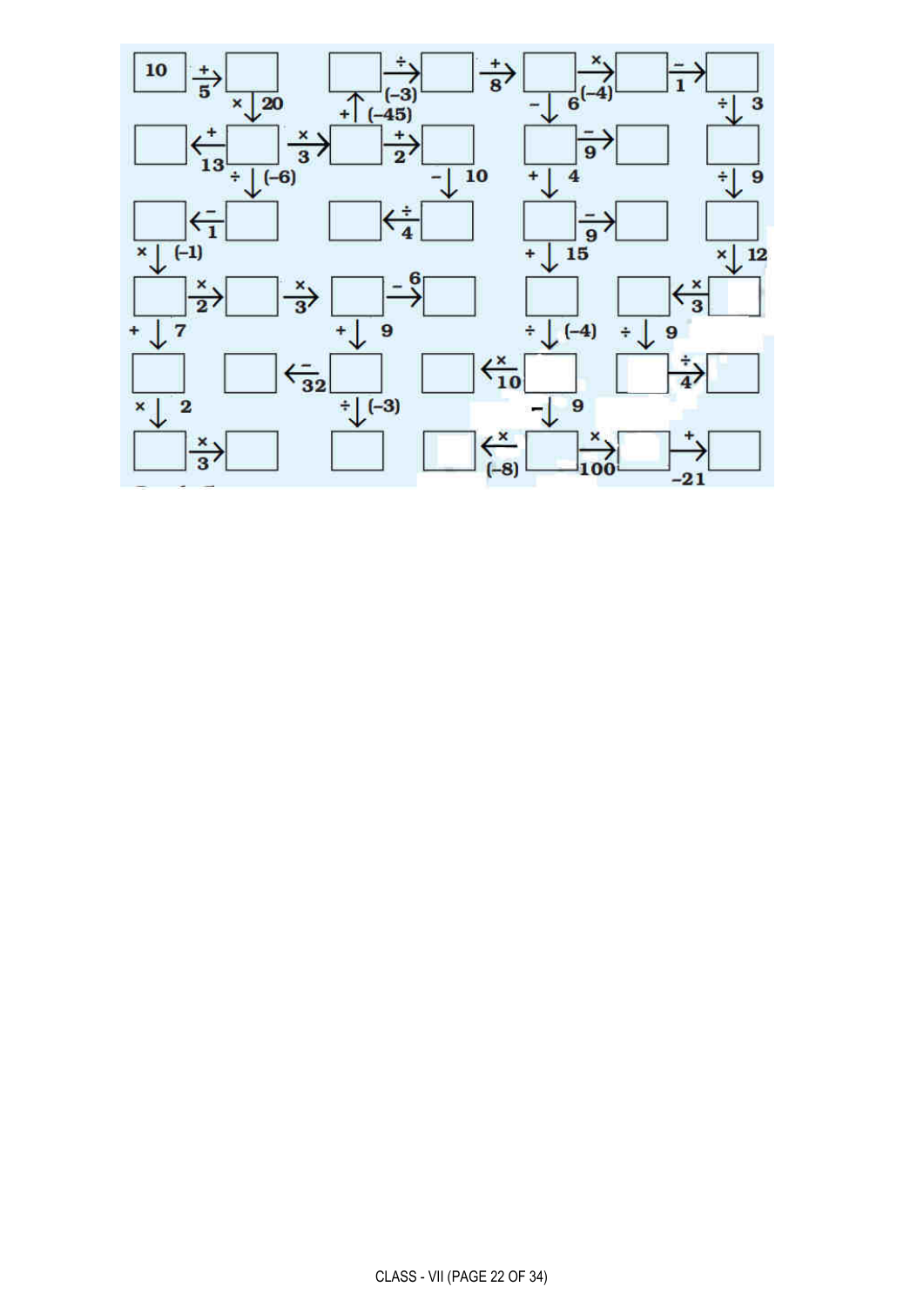# **SCIENCE**

#### **SUYLLABUS FOR PERIODIC TEST-1:**

- Chapter-1: Nutrition in Plants
- Chapter-5: Acids, Bases and Salts
- Chapter-10: Respiration in Organisms

#### **General Instructions:**

- *(i) The Question Bank contains three sections.*
- *(ii) Section A has one mark questions comprising MCQ and case study-based type questions. They are to be answered in one word or in one sentence.*
- *(iii) Section B has short answer type questions. These are to be answered in about 50 60 words each.*
- *(iv) Section C has long answer type questions.*
- *(v) All the work has to be done in your science notebook.*

### **SECTION A**

Q.1 A student observed a slide of the epidermal layer of a leaf. The epidermal layer of a leaf contains the structures that help the plant to respire. What structures might have been observed by the student in the slide?

(a) Gills (b) Lungs (c) Stomata (d) Trachea

- Q.2 It is very difficult to hold a frog in hands because its skin was moist and slippery. What could be the reason for the frog to have moist and slippery skin?
	- (a) Moist skin of frogs help them to escape from the predator's grip.
	- (b) Moist skin of frogs help them to keep their body cool in summers.
	- (c) Moist skin of frogs help them to take oxygen from the surroundings.
	- (d) Moist skin of frog help them to get nutrients from the surroundings.
- Q.3 The main function of alveoli in humans is to add oxygen into the human blood and to take carbon dioxide from the blood for releasing out of the body. What structures do insects have that act similarly to alveoli? (a) Lungs (b) Spiracles (c) Slimy skin (d) Tracheal tubes
- Q.4 Naman recorded that at rest, he was breathing in and out at the rate of 18 times per minute. After playing the footwall for 15 minutes, his breathing rate increased up to 27 times per minute. What could be the reason for this change in breathing rate?
	- (a) To fulfil the increased demand for water by the body
	- (b) To fulfil the increased demand for oxygen by the body
	- (c) To fulfil the increased demand for energy by the body
	- (d) To fulfil the increased demand for carbon dioxide by the body
- Q.5 Cells perform various functions like digestion, excretion, reproduction, and transport. This is the reason the cells require energy to perform all these activities in organisms. What is the source of the energy which is utilized by the cells?
	- (a) Stored energy in the water which releases during nutrition.
	- (b) Stored energy in the food which releases during respiration .
	- (c) Stored energy in the body which releases during reproduction.
	- (d) Stored energy in the blood which releases during transportation.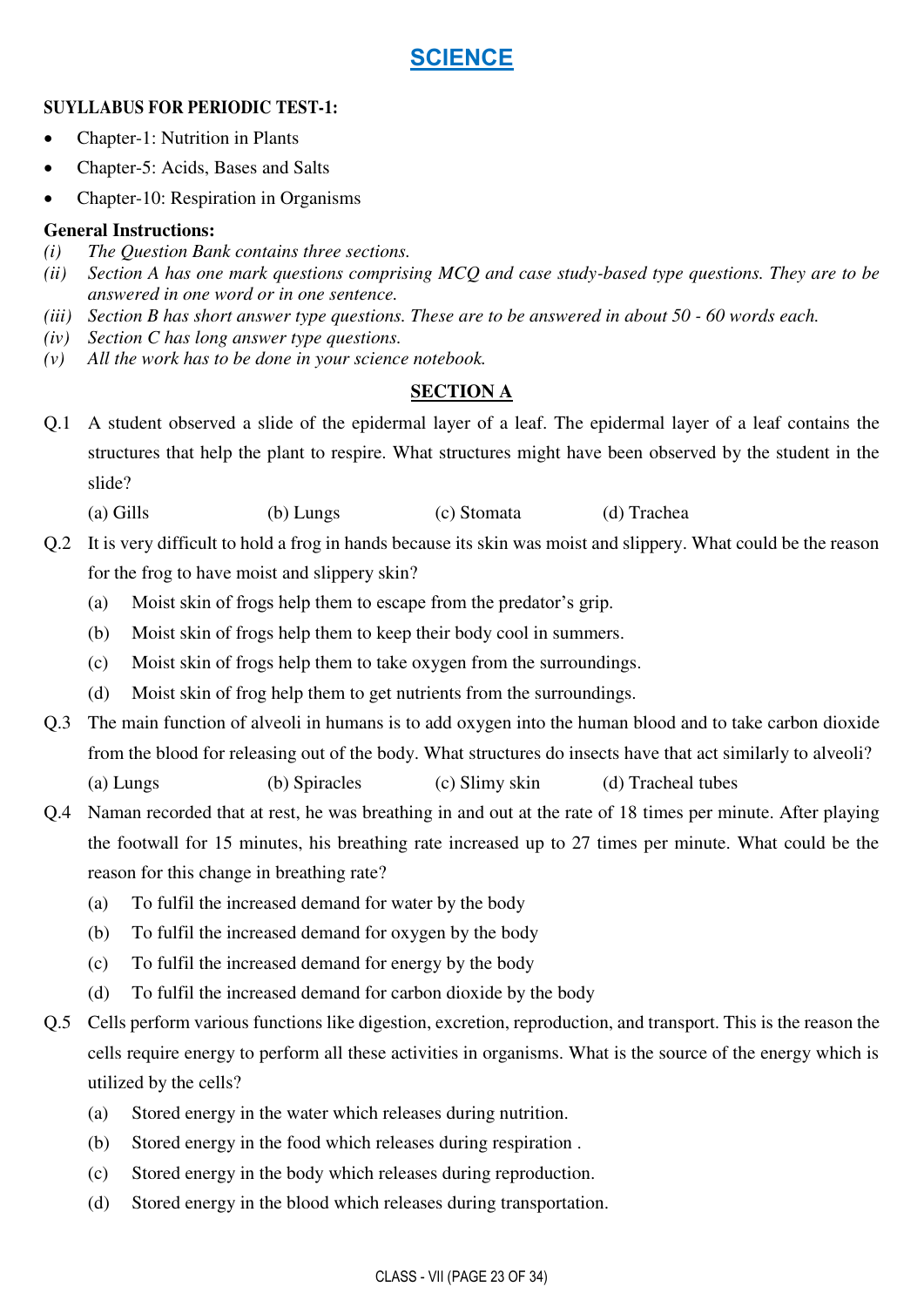- Q.6 Which option correctly lists the nutrients other than carbohydrates, in plants?
	- (a) Water, fibres and minerals
	- (b) Fat, proteins and vitamins
	- (c) Fibres, vitamins and water
	- (d) Flavouring agents, water and vitamins
- Q.7 Which statement defines the term "nutrition"?
	- (a) It is the amount of food present in the body.
	- (b) It is the components of food required by the body.
	- (c) It is the mode of eliminating food by the individual.
	- (d) It is the mode of obtaining food by the individual.
- Q.8 A student claimed that grasshopper has a heterotrophic mode of nutrition.

Is the claim made by the student correct?

- (a) No, as the grasshopper prepare its own food.
- (b) No, as the grasshopper provide food to the plants.
- (c) Yes, as the grasshopper takes in food prepared by the grass.
- (d) Yes, as the grasshopper takes in food prepared by other grasshoppers.
- Q.9 The image shows the structure of stoma on the leaf.

**Stoma Closed Stoma Open** 



What will be the likely effect on the plant, if stoma remains closed for a prolonged period of time?

- (a) It will allow the plant to store more food in the leaves.
- (b) It will allow the plant to absorb more minerals from the roots.
- (c) It will prevent the entry of water in the plant for photosynthesis.
- (d) It will prevent the entry of carbon dioxide in the plant for photosynthesis.
- Q.10 A student takes a green leaf from the plant and boils it in a alcohol bath for removal of chlorophyll. After this treatment, the student adds a few drops of iodine to the boiled leaf using syringe dropper. After some time, the student observes that the leaf turns blue-black in colour. What can be evaluated from this?
	- (a) The iodine reacts with the starch present in the leaf that indicates the occurrence of photosynthesis.
	- (b) The iodine reacts with water present in the leaf that indicates the occurrence of photosynthesis. (c)The iodine reacts with the oxygen present in the leaf that indicates the occurrence of photosynthesis. (d)The iodine reacts with carbon dioxide present in the leaf that indicates the occurrence of photosynthesis.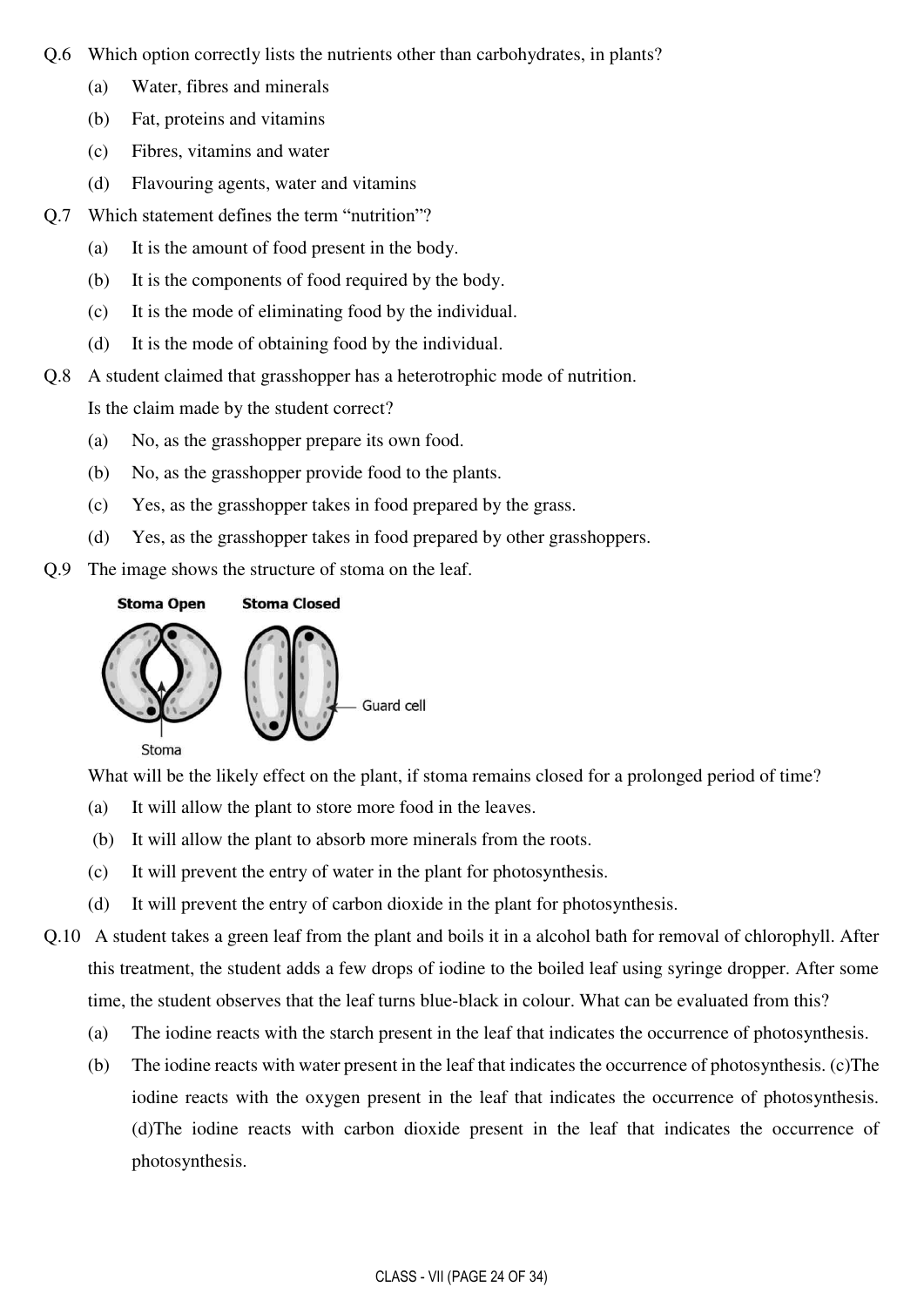Q.11 Which of these substances is basic in nature?

(a) Baking soda (b) Curd (c) Lemon (d) Orange

Q12 A student understands that litmus solution has purple colour in distilled water. What colour is likely to be observed when it is placed in an acidic solution?

(a) Blue (b) Green (c) Purple (d) Red

Q.13 Which of these activities represents a neutralization reaction in everyday life?

- (a) Meditation before going to bed
- (b) Drinking of water after consumption of food
- (c) Exercise in the morning with an empty stomach
- (d) Consumption of milk of magnesia during indigestion
- Q.14 A scientist tests a soil sample from an uncultivated field and concludes that the soil is highly basic in nature. She suggests that adding organic matter in the soil could improve the quality of the soil. How does organic matter improve the quality of the soil?
	- (a) It releases acids which neutralises the soil.
	- (b) It traps water vapor and increases the moisture content.
	- (c) It makes the soil lighter so that it can be easily transported.
	- (d) It acts as food for the organisms already present in the soil.
- Q.15 Which statement correctly explains the process of photosynthesis in plants?
	- (a) In the presence of sunlight, chlorophyll uses water and oxygen to produce carbohydrate.
	- (b) In the presence of sunlight, chlorophyll uses oxygen and carbon dioxide to produce carbohydrate.
	- (c) In the presence of sunlight, chlorophyll uses water and carbon dioxide to produce carbohydrate.
	- (d) In the presence of sunlight, chlorophyll uses water, oxygen, and carbon dioxide to produce carbohydrates.

#### **Q.16 Read the following and answer any four questions from 16 (i) to 16 (v):**

 An indicator is a substance that indicates whether a substance is an acid or a base by changing its colour. If it does not change its colour when in contact with substance, this means that substance is neutral. Indicators can either be neutral or synthetic. The most commonly used natural indicator is litmus.

| Q.16(i)<br>Litmus is extracted from |                                                                                        |                      |                  |                                                                                                        |
|-------------------------------------|----------------------------------------------------------------------------------------|----------------------|------------------|--------------------------------------------------------------------------------------------------------|
|                                     | (a) lichen                                                                             | (b) petunia          | (c) china rose   | (d) turmeric                                                                                           |
| Q.16(ii)                            | Which of the following is a base indicator?                                            |                      |                  |                                                                                                        |
|                                     | (a) Vinegar                                                                            | (b) Lime water       | (c) Turmeric     | (d) Baking soda                                                                                        |
| Q.16(iii)                           |                                                                                        |                      |                  | The sample of soil from a particular place was tested for its pH value. It came out to be 5. Which one |
|                                     | of the following should be added to the soil to make it suitable for the plant growth? |                      |                  |                                                                                                        |
| (A)                                 | Calcium chloride                                                                       |                      |                  |                                                                                                        |
|                                     | (B) Calcium Hydroxide                                                                  |                      |                  |                                                                                                        |
|                                     | (C) Calcium oxide                                                                      |                      |                  |                                                                                                        |
|                                     | (a) Both $(A)$ and $(B)$                                                               | $(b)$ Both $(B)$ and | $(c)$ Only $(A)$ | (d) Only $(C)$                                                                                         |
|                                     |                                                                                        |                      |                  |                                                                                                        |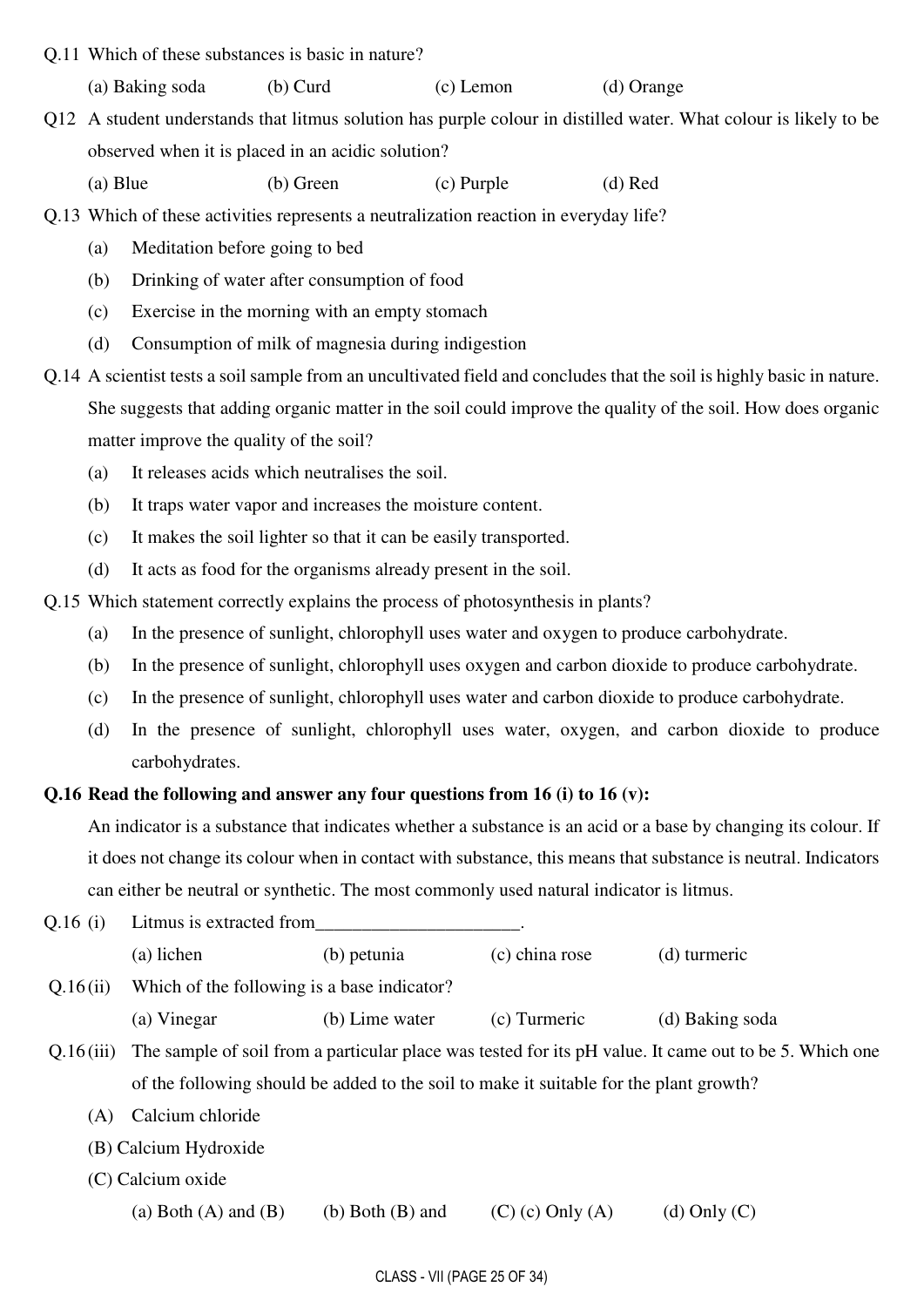| Q.16 (iv) Which of the following indicators turns green when treated with a basic solution? |                                                                                                                     |                                        |                                          |                            |  |  |
|---------------------------------------------------------------------------------------------|---------------------------------------------------------------------------------------------------------------------|----------------------------------------|------------------------------------------|----------------------------|--|--|
|                                                                                             | (a) Red litmus paper                                                                                                | (b) Turmeric paper (c) Phenolphthalein |                                          | (d) China rose extract     |  |  |
|                                                                                             | $Q.16$ (v) What is the effect of the soap solution on phenolphthale in?                                             |                                        |                                          |                            |  |  |
|                                                                                             | (a) It turns pink.                                                                                                  | (b) It turns blue.                     | (c) It turns red.                        | (d) It remains colourless. |  |  |
|                                                                                             | Q.17 Read the following and answer any four questions from 17 (i) to 17 (v):                                        |                                        |                                          |                            |  |  |
|                                                                                             | All living organisms require energy for various activities. This energy is available by the breakdown of            |                                        |                                          |                            |  |  |
|                                                                                             | simple carbohydrates either using oxygen or without using oxygen.                                                   |                                        |                                          |                            |  |  |
|                                                                                             | Q.17 (i) Anaerobic respiration in our body muscle cells releases _______.                                           |                                        |                                          |                            |  |  |
|                                                                                             | (a) alcohol                                                                                                         | (b) glucose                            | (c) formic acid                          | (d) lactic acid            |  |  |
|                                                                                             | Q.17 (ii) Lactic acid production has occurred in an athlete while running in the 400 m race. Which of the following |                                        |                                          |                            |  |  |
|                                                                                             | processes explains this event?                                                                                      |                                        |                                          |                            |  |  |
|                                                                                             | (a) Aerobic respiration                                                                                             | (b) Anaerobic respiration              |                                          |                            |  |  |
|                                                                                             | (c) Fermentation                                                                                                    | (d) Breathing                          |                                          |                            |  |  |
|                                                                                             | Q.17 (iii) Breathing is a process that _________.                                                                   |                                        |                                          |                            |  |  |
|                                                                                             | (a) provides $O_2$ to the body.                                                                                     |                                        | (b) helps the body to get rid of $CO2$ . |                            |  |  |
|                                                                                             | (c) breaks down food to release energy.                                                                             |                                        | (d) produces water in the cells.         |                            |  |  |
|                                                                                             | Q.17 (iv) The characteristic processes observed in anaerobic respiration are:                                       |                                        |                                          |                            |  |  |
|                                                                                             | (i) Presence of oxygen                                                                                              | (ii) Release of carbon dioxide         |                                          |                            |  |  |
|                                                                                             | (iii) Release of energy                                                                                             | (iv) Release of lactic acid            |                                          |                            |  |  |
|                                                                                             | (a) (i) $\&$ (ii) only                                                                                              | (b) (i), (ii) $\&$ (iii) only          |                                          |                            |  |  |
|                                                                                             | $(c)$ (iv) only                                                                                                     | (d) (ii), (iii) $&$ (iv) only          |                                          |                            |  |  |

Q.17 (v) Study the table below and select the row that has the incorrect information:

| S. No |                    | Aerobic                              | Anaerobic                   |
|-------|--------------------|--------------------------------------|-----------------------------|
| (a)   | Location           | Cytoplasm                            | Mitochondria                |
| (b)   | <b>End Product</b> | CO <sub>2</sub> and H <sub>2</sub> O | Ethanol and CO <sub>2</sub> |
| (c)   | Amount of ATP      | High                                 | Low                         |
| (d)   | Oxygen             | Needed                               | Not needed                  |

- Q.18 Carbohydrates, proteins, fats, vitamins and minerals are components of food. These components of food are called nutrients and are necessary for our body. All living organisms require food. Plants can synthesise food for themselves but animals including humans cannot. They get it from plants or animals that eat plants. Thus, humans and animals are directly or indirectly dependent on plants. Plants are the only organisms that can prepare food for themselves by using water, carbon dioxide and minerals. The raw materials are present in their surroundings. The nutrients enable living organisms to build their bodies, to grow, to repair damaged parts of their bodies and provide the energy to carry out life processes.
- Q.18 (i) What are the components of food?
	- (a) Vitamins (b) Carbohydrates (c) Proteins (d) All of the above

CLASS - VII (PAGE 26 OF 34)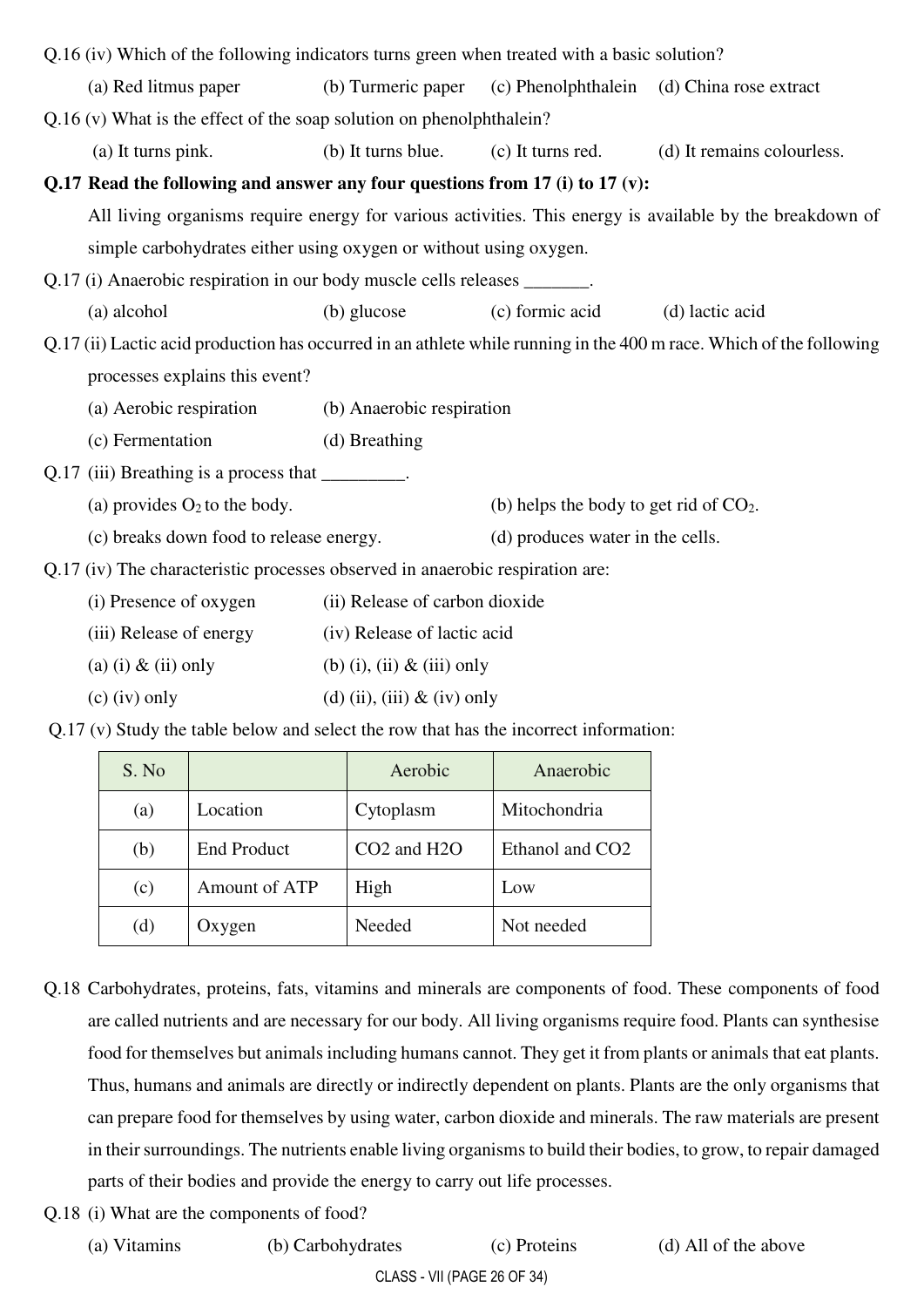Q.18 (ii) Which organism are autotrophs?

 (a) Humans (b) Animals (c) Bacteria (d) Plants Q.18 (iii) Plants produce food by using\_\_\_\_\_\_\_\_\_. (a) water (b) carbon dioxide (c) starch (d) both (a)  $\&$  (b)

Q.18 (iv) Define autotrophic nutrition.

Q.18 (v) What are the things enabled by nutrients to living organisms?

### **SECTION B**

- Q.19 A farmer grows tomatoes in a greenhouse. He keeps bright lights on in his greenhouse at night. What will be the its effect on the growth of tomatoes?
- Q.20 John, Mary and their friend David were provided with a test tube each containing china rose solution which was pink in colour. John added two drops of solution 'A' in his test tube and got dark pink colour. Mary added 2 drops of solution 'B' to her test tube and got green colour. David added 2 drops of solution 'C' but could not get any change in the colour. Suggest the possible cause for the variation in their results.
- Q.21 (a) A goat eats away all the leaves of a small plant (balsam). However, in a few days, new leaves could be seen sprouting in the plant again. How did the plant survive without leaves?
	- (b) Nitrogen is an essential nutrient for plant growth. But farmers who cultivate pulse crops like green gram, bengal gram, black gram, etc. do not apply nitrogenous fertilisers during cultivation. Why?
- Q.22 If exercise makes us breathe heavily for more oxygen, why is it considered good for health?

### **SECTION C**

- Q.23 Rakesh observed the dodder plant on the stem of a tree in his garden. It was growing luxuriantly on the tree. He asked his gardener to remove it.
	- (a) Why was it important to remove the dodder plant from the tree?
	- (b) What values were displayed by Rakesh in this course of action?
- Q.24 (a) Mention two uses of ach of the following:

(i) Acids (ii) Bases (iii) Salts

(b) Write an activity to prepare a home made indicator to test acidity and basicity of a solution.

- Q.25 (a) Why is it not advisable to sleep under a tree at night?
	- (b) Draw a labelled diagram of 'Human Respiratory System'.
	- (c) What is the difference between breathing and respiration?

#### **Working Model: Make a working model of Generator.**

Refer to the following link:

<https://www.youtube.com/watch?v=osZ49tzKmks>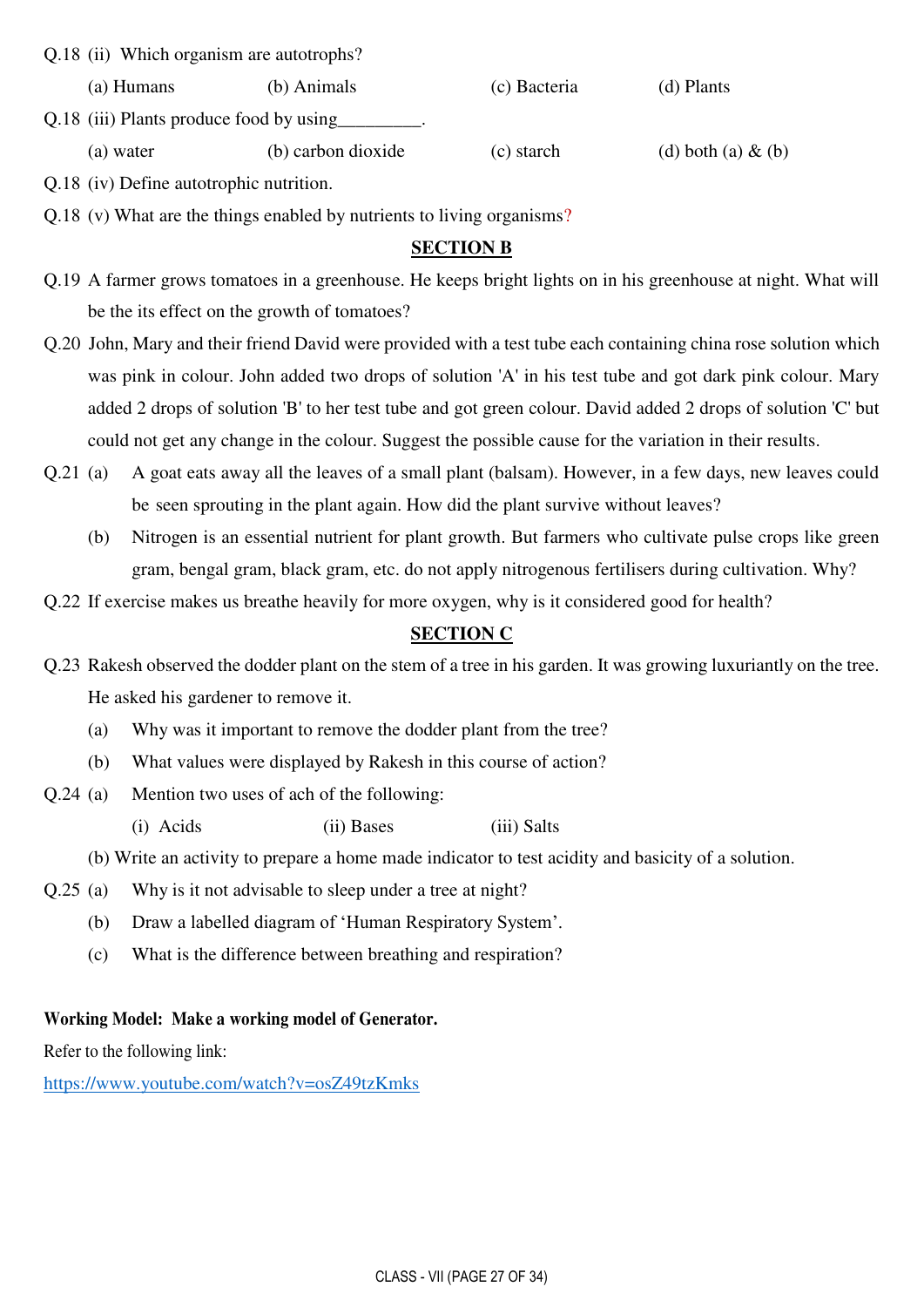# **SOCIAL SCIENCE**

|                                                                                                                                                                                                                                          |           |                                   |                                                         | <b>OUGIAL OUILIVUL</b>                                                               |               |
|------------------------------------------------------------------------------------------------------------------------------------------------------------------------------------------------------------------------------------------|-----------|-----------------------------------|---------------------------------------------------------|--------------------------------------------------------------------------------------|---------------|
|                                                                                                                                                                                                                                          |           | <b>SYLLABUS : PERIODIC TEST-1</b> |                                                         |                                                                                      |               |
| <b>HISTORY</b><br>: Ch-1 When, where and How<br><b>GEOGRAPHY: Ch-1 Our Environment,</b><br>Ch-2 Inside the Earth,<br>Ch-7 Human Environment- Settlement, Transport and Communication<br><b>CIVICS</b><br>: Ch-1 Democracy, Ch-2 Equality |           |                                   |                                                         |                                                                                      |               |
|                                                                                                                                                                                                                                          |           |                                   |                                                         | <b>SECTION-A</b>                                                                     |               |
| Q.1                                                                                                                                                                                                                                      |           | Who wrote Tahqiq-i-Hind?          |                                                         |                                                                                      |               |
| Q <sub>2</sub>                                                                                                                                                                                                                           |           |                                   |                                                         |                                                                                      |               |
|                                                                                                                                                                                                                                          |           | (a) Autobiography                 | (b) Calligraphy                                         | (c) Epigraphy                                                                        | (d) Biography |
| Q.3                                                                                                                                                                                                                                      |           | Define the term 'colonising'.     |                                                         |                                                                                      |               |
| Q.4                                                                                                                                                                                                                                      |           | Match the following:              |                                                         |                                                                                      |               |
|                                                                                                                                                                                                                                          | Column-A  |                                   |                                                         | Column-B                                                                             |               |
|                                                                                                                                                                                                                                          |           | <b>Physical Environment</b>       |                                                         | Act of moving downwards                                                              |               |
|                                                                                                                                                                                                                                          | Judicious |                                   |                                                         | Land, air and water                                                                  |               |
|                                                                                                                                                                                                                                          | Descent   |                                   |                                                         | Lonely                                                                               |               |
|                                                                                                                                                                                                                                          | Isolated  |                                   |                                                         | Wise                                                                                 |               |
| Q.5                                                                                                                                                                                                                                      |           |                                   | Which is a human made environment?                      |                                                                                      |               |
|                                                                                                                                                                                                                                          | (a)       | Mountain                          | (b) Sea                                                 | $(c)$ Air                                                                            | (d) Road      |
| Q.6                                                                                                                                                                                                                                      |           |                                   |                                                         | is the narrow zone where land, water and air interact.                               |               |
| Q.7                                                                                                                                                                                                                                      |           |                                   | The innermost layer of the earth is __________.         |                                                                                      |               |
| Q.8                                                                                                                                                                                                                                      |           |                                   | State whether the following statement is TRUE or FALSE: |                                                                                      |               |
|                                                                                                                                                                                                                                          | (a)       |                                   | The oceanic crust is called SIAL.                       |                                                                                      |               |
|                                                                                                                                                                                                                                          |           |                                   |                                                         | Unscramble the letters given in the help box and fill in the blanks.                 |               |
|                                                                                                                                                                                                                                          |           | ujidiciary,                       | enlosn andelam,                                         | quelaity                                                                             |               |
| Q.8                                                                                                                                                                                                                                      |           |                                   | is an important aspect of all democracies.              |                                                                                      |               |
| Q.9                                                                                                                                                                                                                                      |           |                                   |                                                         | <b>EXECUTE:</b> helps in the smooth functioning of democratic institutions.          |               |
| Q.10                                                                                                                                                                                                                                     |           |                                   |                                                         | was given life imprisonment as he opposed the _____________ regime.                  |               |
|                                                                                                                                                                                                                                          |           |                                   |                                                         | Q.11 Enlist any three common forms of inequalities prevailing in the Indian society. |               |
|                                                                                                                                                                                                                                          |           |                                   |                                                         | Q.12 Which of the following is made punishable by the constitution of India?         |               |
|                                                                                                                                                                                                                                          |           | (a) Untouchability                | (b) Rule of Law                                         | (c) Rule of Dalits                                                                   | (d) Apartheid |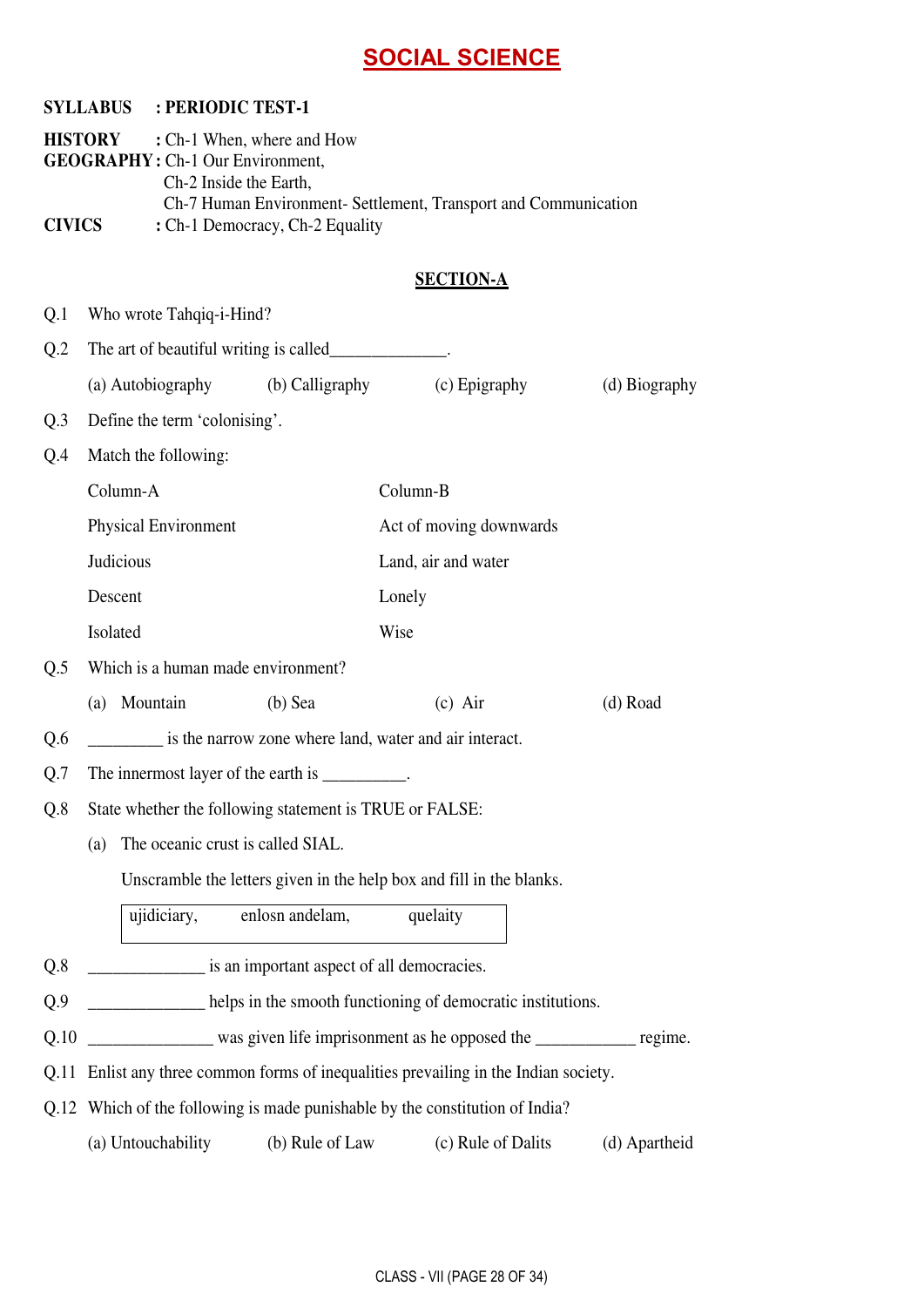- Q.13 Define 'Constitutional monarchy'.
- Q.14 Look at the following picture and name different type of roads.



Q.15 Give one word for the following:

The layer between crust and core.

#### **SECTION-B**

- Q.11 Differentiate between Epigraphy and Numismatics.
- Q.12 What are the Archaeological sources of history?
- Q.13 Which ports were the major centres of internal and foreign trade?
- Q.14 Discuss any three uses of rocks.
- Q.15 Explain environment and its components with the help of a flowchart.
- Q.16 How communication is important for the development of a country.
- Q.17 How can the status of scheduled caste and scheduled tribes improved in Indian society.

#### **SECTION-C**

Q.18 Read the source given below and answer the following questions:

Many Prashastis were also composed during this period. The word prashasti means 'in praise of'. Prashastis are long inscriptions that describe the rule and achievements of kings. A Sanskrit prashasti describing the achievements of Nagabhata, a Pratihara King, has been found in Gwalior, Madhya Pradesh. Such prashastis were often written by Brahamans. Archaeologists have also recovered several copper plates that recorded land grants made by kings to their subjects. The Chola king Rajaraja I inscribed his military successes on the walls of the Brihadeswara temple in Thanjavur, which was constructed during his rule.

Q.18 (a) Long inscriptions that describe the rule and achievements of kings are called

(i) Manuscripts (ii) Clay tablets (iii) Prashastis (iv) Epic poems

Q.18 (b) A Sanskrit Prashasti describing the achievements of , a Pratihara king, has been found in Gwalior.

(i) Nagabhatta (ii) Mahendrapala I (iii) Mihirbhoja (iv) Ramabhadra

Q.18 (c) Land grants made by kings to their subjects were recorded on

(i) Stone pillars (ii) Terracotta plates (iii) Copper Plates (iv) Paintings

Q.18 (d) Name the town constructed by the Chola rulers where water from Ganga River was brought to fill the pond in a temple.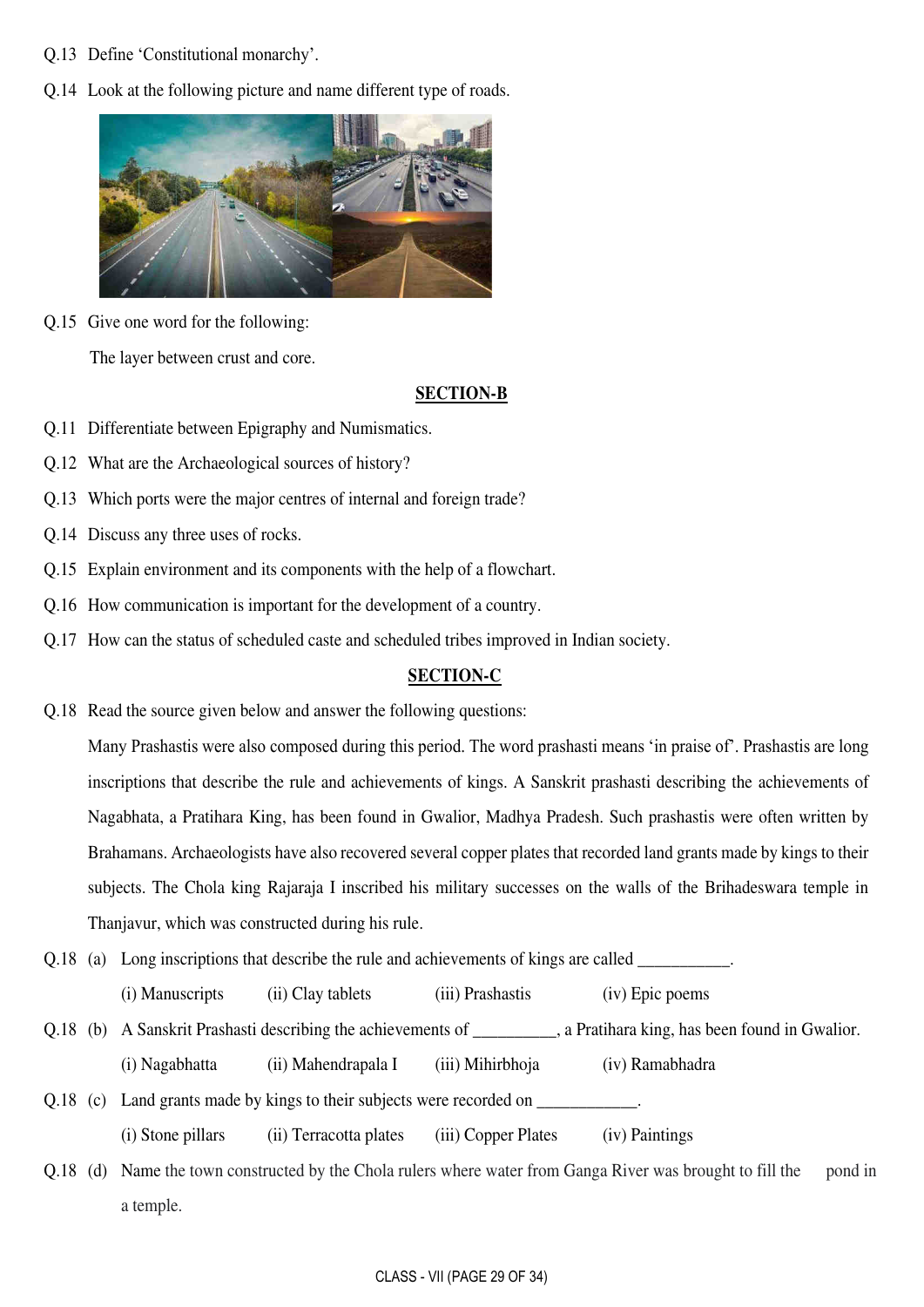Q.19 Read the source given below and answer the following questions:

Nelson Mandela was given life imprisonment in 1964 as he opposed the apartheid regime in South Africa. Apartheid was the name of a system of racial discrimination unique to South Africa. The apartheid system was particularly oppressive for the blacks. They were forbidden from living in those areas where the white people lived. Trains, buses, hotels, hospitals, schools, colleges, libraries etc. Were all separate for the whites and blacks. As protests and struggles against apartheid had increased, the govt. put an end to the oppression. Finally, at the midnight of 26 April, 1994, the new National Flag of the Republic of South Africa was unfurled. The White minority government came to an end, giving way for the formation of a multinational racial government in which there was no space for racial discrimination called apartheid.

- Q.19 (a) Name the racial discrimination in South Africa.
- Q.19 (b) Give your views related to Multinational Racial government.
- Q.19 (c) Who were forbidden from living in the areas where White people lived?
- Q.19 (d) What was the special feature of South African government after independence?

#### **SECTION-D**

- Q.20 Explain Equality in Indian Constitution.
- Q.21 Discuss about Constitutional Monarchy. Differentiate between Constitutional Monarchy and Constitutional Republic.
- Q.22 What do you mean by a rock cycle? Explain with the help of a well labelled diagram.
- Q.24 Explain various sources of information with the help of a proper flow chart.
- Q.25 Explain the structure of the Earth with the help of a well labelled diagram.

#### **SECTION-E**

- Q.26 On the outline political map of India, mark (with pencil only) the following:
	- (a) State of Jharkhand
	- (b) State of Chhattisgarh
	- (c) State of Telangana
	- (d) Indira Gandhi International Airport
	- (e) Raja Sansi International Airport

#### ÷ **Complete the worksheets of the above mention chapters in Student Activity Workbook.**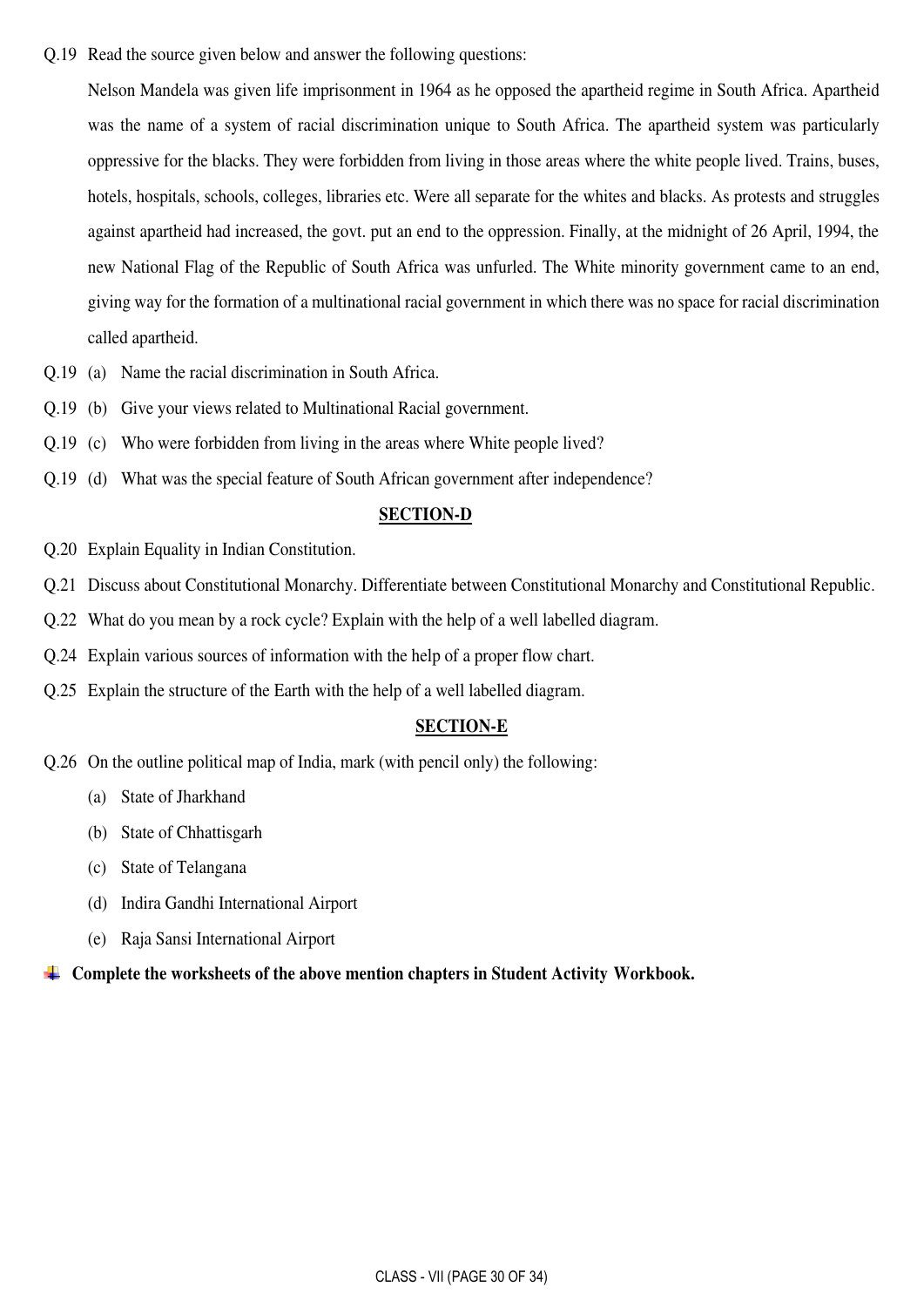# **PUNJABI**

# **ਆਵਧਿਕ ਪੀਖਿਆ ਦਾ ਪਾਠਕ੍ਰਮ:** ਵਰਨਮਾਲਾ ਅਤੇ ਅਣਡਿੱਠਾ ਪੈਰ<mark>਼ਾ</mark> । ਸਾਹਿਤ (ਪਾਠ ਪਸਤਕ): ਪਾਠ–1 ਤੋਂ 4 ਵਿਆਕਰਨ $:$  ਪਾਨ–1 ਤੋਂ 3

# ਕਾਰਜ ਪਰਚੀ



<https://www.youtube.com/watch?v=C6Z1z3shZRk>

ਅਤੇ ਆਈਸਕੀਮ ਬਣਾਓਣ ਦਾ ਲਤਫ਼ ਓਠਾਓ।

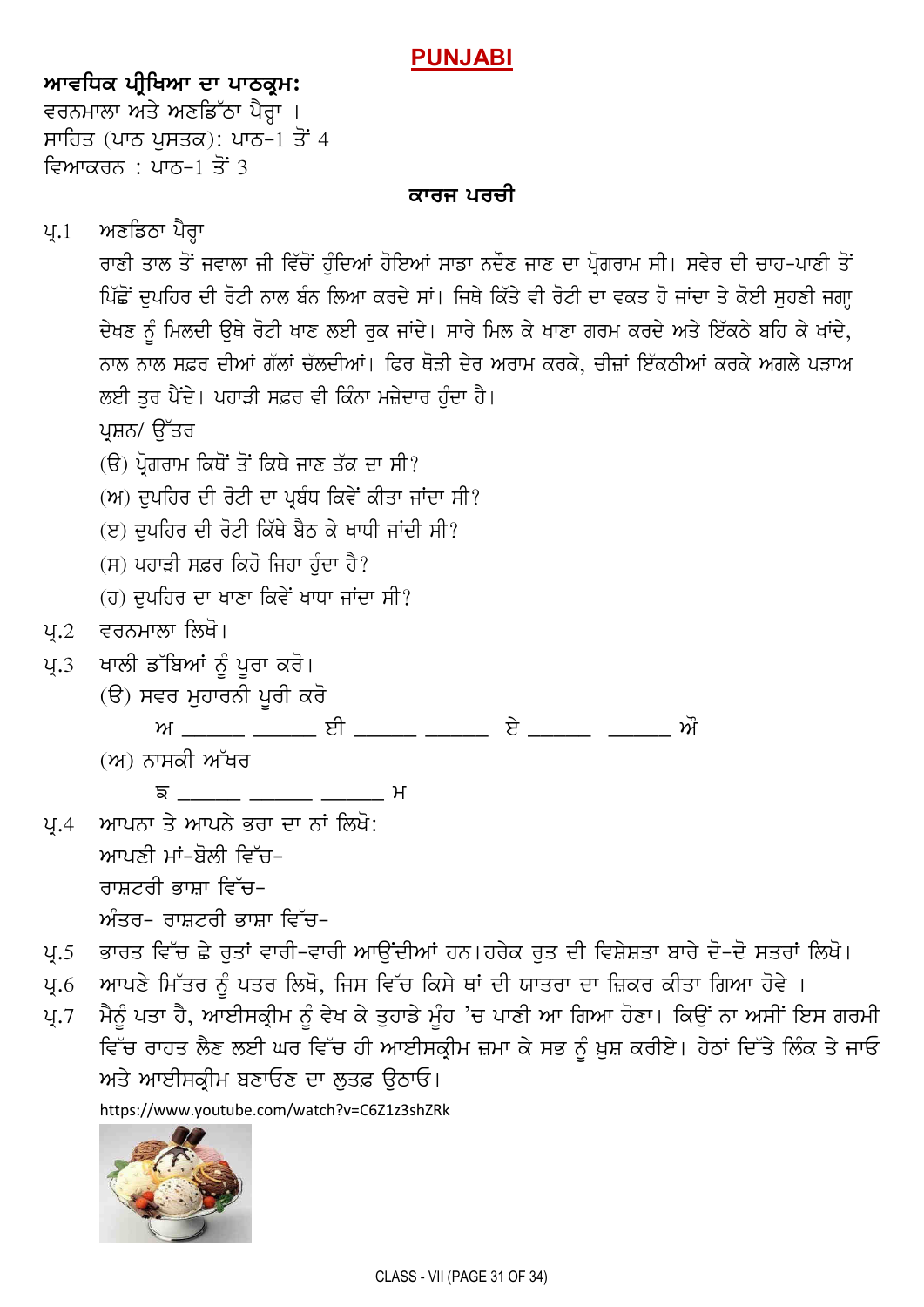# **ICT**

#### **SYLLABUS : PERIODIC TEST-1**

: Ch-1 Number System

: Ch-2 Computer Virus

#### **Note: All the work has to be done in ICT notebook.**

#### **Q.1 Tick () the correct option:**

- 1. Which of the following is the correct representation of a binary number is
	- (a)  $(124)_2$  (b) 1110 (c)  $(110)^2$  $(d)$   $(000)_2$
- 2. What kind of attempts is made by individuals to obtain confidential information from a person by falsifying their identity?
	- (a) Computer viruses (b) Spyware scams (c) Phishing scams (d) None of the above
- 3. Which of these are the harmful effects of Viruses
	- (a) Damages data files
	- (b) Increasing the size of files by attaching themselves to the files
	- (c) Slowing down the system by occupying most of the memory space
	- (d) All of these
- 4. It infects the program files as these have simple formats to which Viruses can be attached
	- (a) Program Virus (b) Boot virus (c) Multipartite virus (d) None of these
- 5. It is a program which performs similar destructive activities, but can damage files, place a virus on our computer or break passwords but it is not a virus since it does not replicate or spread like a virus.
	- (a) Program virus (b) Trojan Horses (c) Worms (d) Macro virus
- 6. It is a virus that restricts access to your computer system and demands a money to be paid in order to remove the restriction.
	- (a) Malware (b) Ransomware (c) Logic Bomb (d) None of the above
- 7. Sweeper:
	- (a) allows someone from a remote location to take full control of the computer.
	- (b) infects executable files.
	- (c) lies dormant until a specific piece of program logic is activated.
	- (d) None of the above
- 8. Which statement is true for Trojan Horse:
	- (a) it is a program that displays an unwanted advertisement in a banner.
	- (b) It is an email worm that spreads via email as a small, executable file with a variety of names and extensions.
	- (c) It comes as a friendly program and destroys all the data on our system.
	- (d) None of the above
- 9. What kind of attempts is made by individuals to obtain confidential information from a person by falsifying their identity?
	- (a) Computer viruses (b) Spyware scams (c) Phishing scams (d) None of the above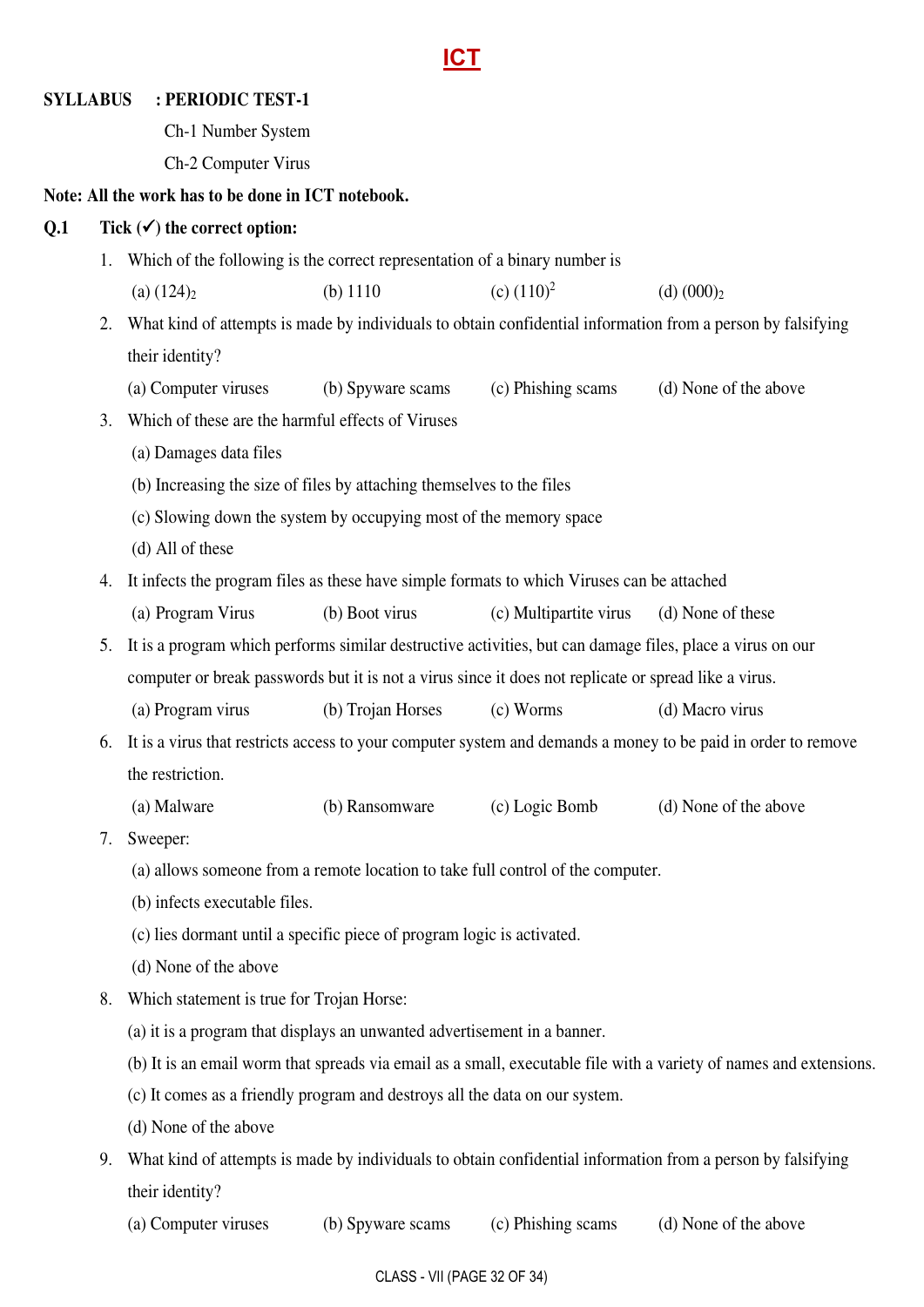| 10. | The difference between a virus and a self-replicating program which is like a virus is that rather than creating |
|-----|------------------------------------------------------------------------------------------------------------------|
|     | copies of itself on only one system it propagates through computer network. What is the self-replicating program |
|     | called?                                                                                                          |

|                |     | (a) Keylogger                                                 |                 | (b) Cracker                                           | $(c)$ Worm                                                                                                     |            | (d) All of the above     |  |
|----------------|-----|---------------------------------------------------------------|-----------------|-------------------------------------------------------|----------------------------------------------------------------------------------------------------------------|------------|--------------------------|--|
|                | 11. |                                                               |                 |                                                       |                                                                                                                |            |                          |  |
|                |     | (a) 624                                                       | (b.) $145$      |                                                       | $(c)$ 154                                                                                                      |            | (d) None of the above    |  |
|                | 12. |                                                               |                 |                                                       |                                                                                                                |            |                          |  |
|                |     | (a) 0111                                                      | $(b)$ E         |                                                       | $(c)$ 15                                                                                                       |            | (d) $14$                 |  |
|                | 13. | Which of the following is not a binary number?                |                 |                                                       |                                                                                                                |            |                          |  |
|                |     | $(a)$ 1111                                                    | (b) $101$       |                                                       | $(c)$ 11 $E$                                                                                                   |            | $(d)$ 000                |  |
|                | 14. | Find the binary equivalent of decimal number 437?             |                 |                                                       |                                                                                                                |            |                          |  |
|                |     | (a) $(110110101)_2$                                           |                 | (b) $(110110001)_2$<br>(c) $(100110101)_2$            |                                                                                                                |            | (d) $(110000101)_2$      |  |
|                | 15. | The hexadecimal equivalent of the decimal number 4096 is ___. |                 |                                                       |                                                                                                                |            |                          |  |
|                |     | (a) 1000                                                      | (b) F100        |                                                       | $(c)$ F <sub>0</sub>                                                                                           |            | $(d)$ 1F0                |  |
|                | 16. | The largest two digit hexadecimal number is ______            |                 |                                                       |                                                                                                                |            |                          |  |
|                |     | $(a).$ (FE) $_{16}$                                           | (b) $(FD)_{16}$ |                                                       | $(c)$ (FF) $_{16}$                                                                                             |            | $(d)$ (EF) <sub>16</sub> |  |
|                | 17. | Octal to binary conversions: $(24)_8$ =?                      |                 |                                                       |                                                                                                                |            |                          |  |
|                |     | (a) $(111101)_2$                                              |                 | (b) $(010100)_2$                                      | (c) $(111100)_{2}$                                                                                             |            | (d) $(101010)_2$         |  |
|                | 18. | Virus in computers is related to_______.                      |                 |                                                       |                                                                                                                |            |                          |  |
|                |     | (a) dust particles<br>(b) hardware                            |                 |                                                       | (c) programs                                                                                                   |            | (d) All of these         |  |
|                | 19. |                                                               |                 |                                                       | If your file is infected by a virus and you are sending that infected file to your friend through e-mail, what |            |                          |  |
|                |     | happens to your friend's computer?                            |                 |                                                       |                                                                                                                |            |                          |  |
|                |     | (a) It will be infected by the virus.                         |                 | (c) My friend cannot receive the file through e-mail. |                                                                                                                |            |                          |  |
|                |     | (b) It will not get affected by the virus.                    |                 |                                                       | (d) You cannot send this file through email.                                                                   |            |                          |  |
|                | 20. | Which of the following is not affected by a computer virus?   |                 |                                                       |                                                                                                                |            |                          |  |
|                |     | (a) Spreadsheets                                              |                 | (b) Files on CD-ROM                                   | (c) Boot records                                                                                               |            | (d) Files on hard disk   |  |
| Q <sub>2</sub> |     | <b>Convert the following:</b>                                 |                 |                                                       |                                                                                                                |            |                          |  |
|                | 1.  | Decimal to Binary                                             |                 |                                                       |                                                                                                                |            |                          |  |
|                |     | $(a)$ 145                                                     | $(b)$ 487       | (c) 1588                                              | $(d)$ 2876                                                                                                     | $(e)$ 1458 |                          |  |
|                | 2.  | <b>Binary</b> to Decimal                                      |                 |                                                       |                                                                                                                |            |                          |  |
|                |     | $(a)$ 11010                                                   | (b) $101$       | $(c)$ 110001                                          | $(d)$ 011010                                                                                                   | $(e)$ 1111 |                          |  |
|                | 3.  | Decimal to Hexadecimal                                        |                 |                                                       |                                                                                                                |            |                          |  |
|                |     | (a) 2222                                                      | (b) $330$       | $(c)$ 4848                                            | (d) 1668                                                                                                       | $(e)$ 347  |                          |  |
|                | 4.  | Decimal to Octal                                              |                 |                                                       |                                                                                                                |            |                          |  |
|                |     | $(a)$ 45                                                      | $(b)$ 70        | (c) 185                                               | $(d)$ 277                                                                                                      | (e) 88     |                          |  |
|                |     |                                                               |                 |                                                       |                                                                                                                |            |                          |  |

**Q.3 Explain different types of Viruses.**

**Q.2** 

# **Q.4 What precautions will you suggest to protect our system from any type of Virus?**